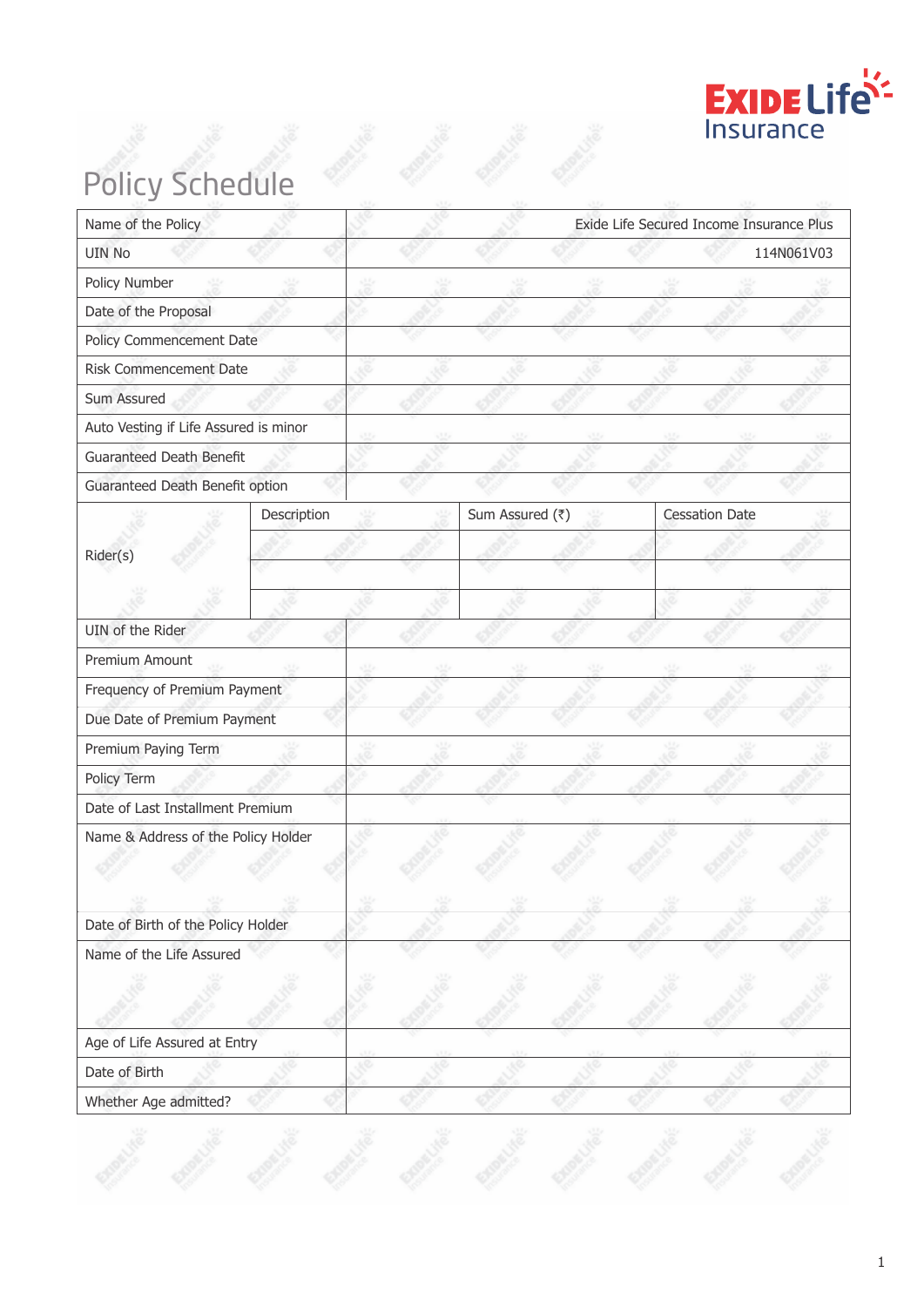

| Name of Nominee/(s) and relationship to<br>Life Assured | Name of<br>Nominee (s) | Age of<br>Nominee/(s) | Relationship to<br>Life Assured | Proportion(%) |
|---------------------------------------------------------|------------------------|-----------------------|---------------------------------|---------------|
|                                                         |                        |                       |                                 |               |
|                                                         |                        |                       |                                 |               |
| Name of Appointee, If Nominee is Minor                  |                        |                       |                                 |               |
| Policy Maturity Date                                    |                        |                       |                                 |               |
| <b>Special Conditions</b>                               |                        |                       |                                 |               |
|                                                         |                        |                       |                                 |               |

# Consolidated Revenue Stamp Duty Paid to the GOVERNMENT OF KARNATAKA for this contract is ₹

The Modal Premium shown in the policy schedule above is exclusive of Goods and Services Tax (GST). GST at the applicable rates will be charged on premiums paid.

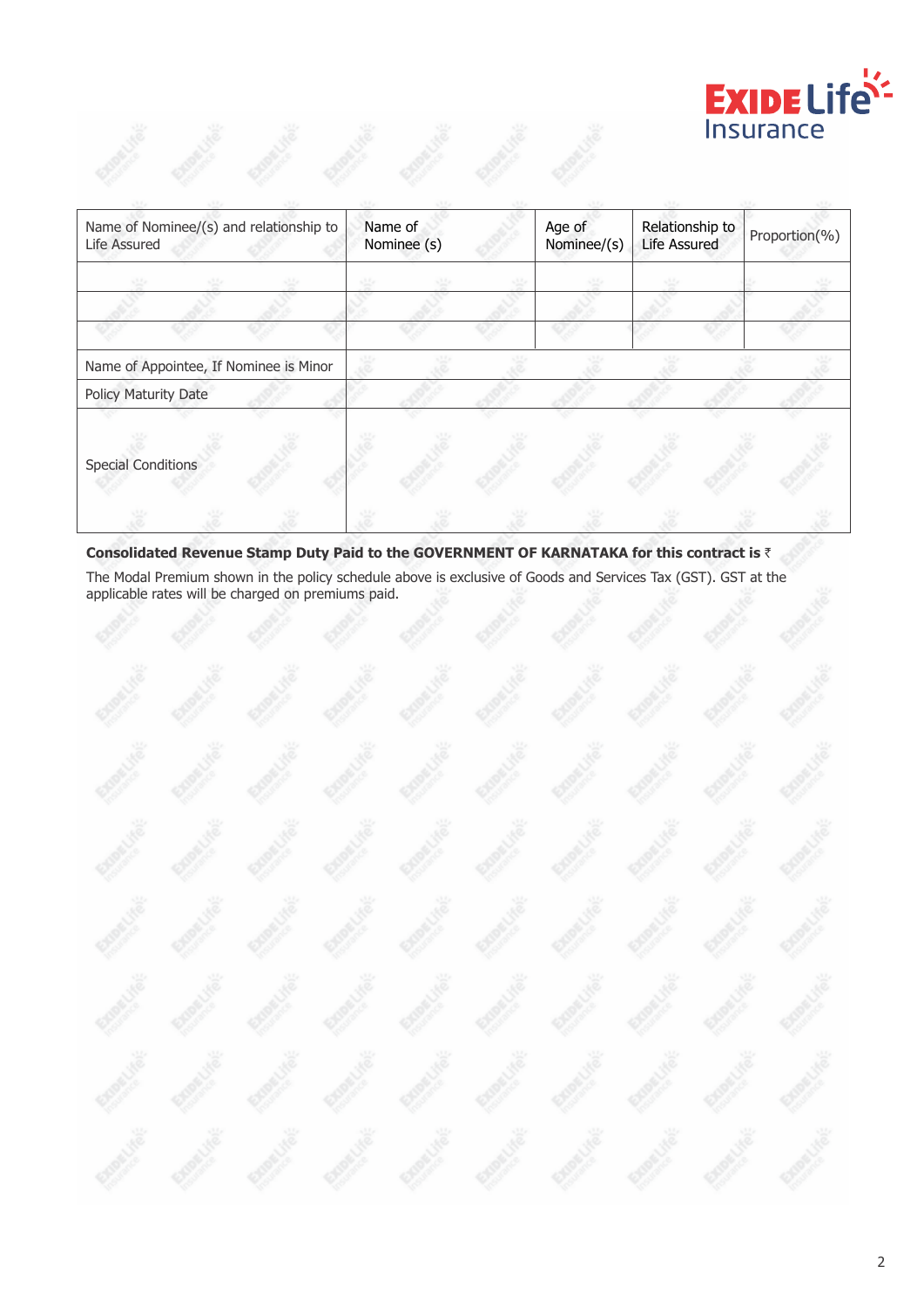

# Exide Life Secured Income Insurance Plus (UIN: 114N061V03) **TERMS AND CONDITIONS**

#### **PART B**

Important Terms and Definitions

#### **B.1. DEFINITIONS**

In this Policy, unless the context requires otherwise, the following words and expressions shall have the meaning ascribed to them respectively herein below:

- **1.** Age shall be age of Life Assured at Policy Commencement Date as at last birthday i.e. the Age in completed years and is recorded in the Policy Schedule based on the details provided by the Policyholder.
- **2. Annualized Premium** shall be the Premium amount payable in a year chosen by the Policyholder, excluding the taxes, rider premiums, underwriting extra premiums and loadings for modal Premiums, if any.
- **3. Benefit/s** means the Death Benefit, Maturity Benefit, Survival Benefit, Surrender Benefit or any other benefit as under the terms of this Policy.
- **4. Eligible Person** means the Policyholder, including assignees under Section 38 of the Insurance Act, 1938 as amended from time to time,, or Nominees under Section 39 of the Insurance Act, 1938 as amended from time to time, or proving executors of administration or other legal representatives, as per the applicable Regulations.
- **5. Force Majeure Event** shall mean an event beyond the control of the Company by which performance of any of Our obligations are prevented or hindered as a consequence of, including but not limited to act of God (such as, but not limited to, fires, explosions, earthquakes, drought, and floods or other natural disasters), act of war, invasion or terrorism, rebellion, revolution, or civil war, labour dispute, riot, strikes, lock outs or disorder, epidemic, acts and regulations of the Government of India or any of its authorized agencies.
- **6. Grace Period** means the time granted by the Company from the due date for the payment of Premium without levy of any interest or penalty during which time the Policy is considered to be In Force. The Grace Period so granted is 15 (fifteen) days for monthly Premium payment mode and 30 (thirty) days for other available Premium payment modes from the respective Premium payment due date.
- **7.** Guaranteed Surrender Value (GSV) means the minimum quaranteed amount that is payable in the event of the Policy being surrendered as mentioned in Clause D.3.3.1 of the terms of this Policy.
- **8. In Force** means the status of the Policy being active, all due Premiums have been paid and the Policy is not terminated.
- **9.** Lapse means a non-active life insurance contract on account of nonpayment of Premium within the Grace Period.
- **10. Life Assured** means the person named as such in the Policy Schedule, on whose life the Policy has been taken in terms hereof.
- 11. Nominee/s means the person/(s) named in the Policy Schedule who has/have been nominated by the Policyholder (who is also the Life Insured in the Policy) in accordance with the Section 39 of the Insurance Act, 1938 as amended from time to time to receive the benefits in respect of this Policy.
- **12. Policy** means the contract of insurance entered into between the Policyholder and the insurer as evidenced by the Policy Document.
- **13.** Policyholder shall mean the owner of this Policy and is referred to as the proposer in the proposal form and is named as such in the Policy Schedule.
- **14. Policy Commencement Date/ Date of Inception of the Policy** means the Date, Month, and Year the Policy comes into effect and is as specified as such in the Policy Schedule.
- **15. Policy Document** means and includes the necessary document, the Annexure, the signed Proposal form, the Policy Schedule and any attached endorsements or supplements together with all addendums.
- **16.** Policy Maturity Date means the date of completion of the Policy Term as specified in the Policy Schedule.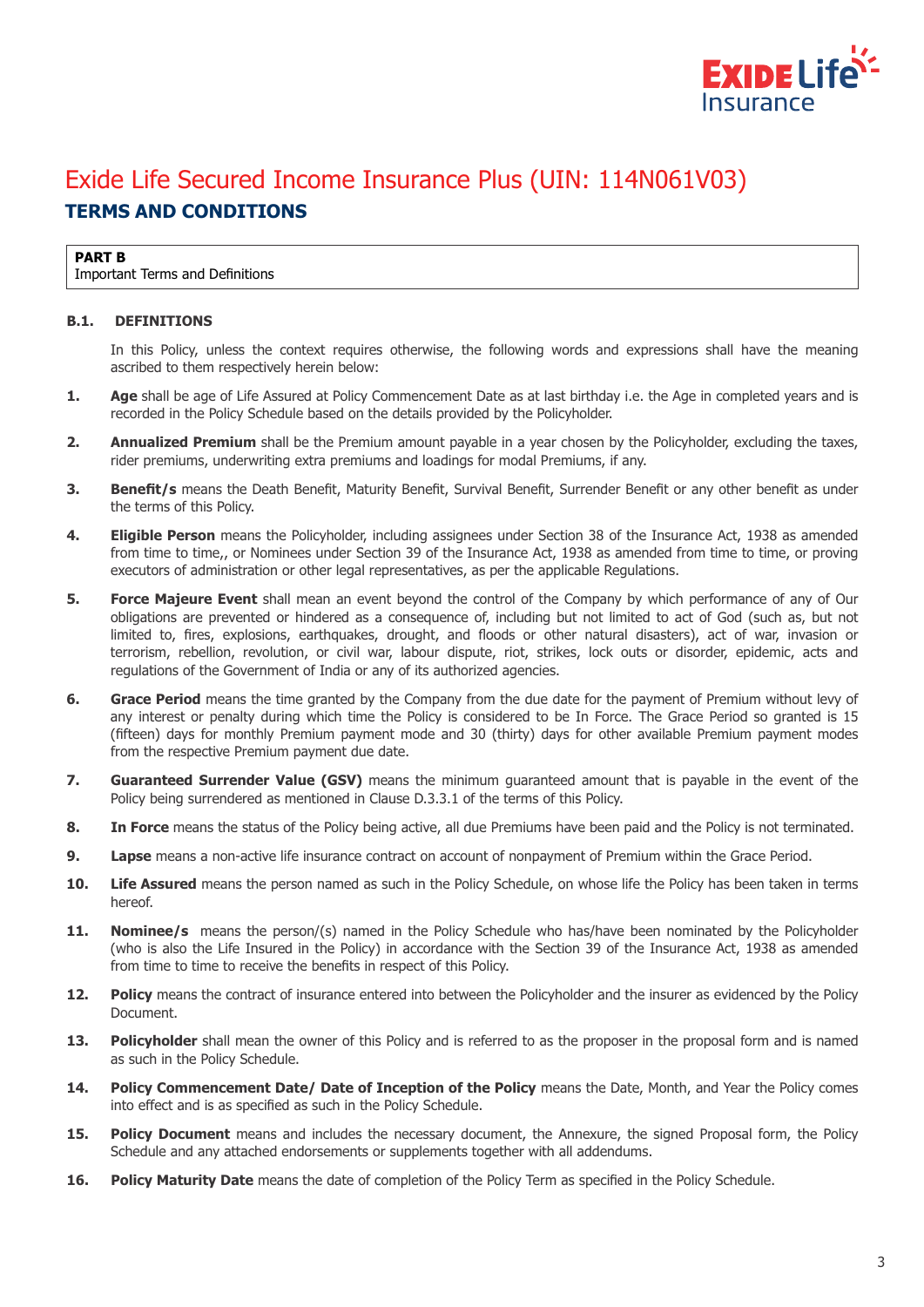

- **17. Policy Schedule** means the Schedule issued by the Company that sets out the details of this Policy and is attached to and forming part of this Policy.
- **18. Policy Term** means the tenure of this Policy as specified as such in the Policy Schedule.
- **19. Policy Year** means a period of twelve (12) consecutive months starting from the Policy Commencement Date and ending on the day immediately preceding the following Policy anniversary date and each subsequent period of twelve (12) consecutive months thereafter.
- **20. Premium/s** means the contractual amount paid by the Policyholder as set out in the Policy Schedule to secure the Benefits under this Policy. Applicable tax, cess and other levies if any are payable in addition.
- **21. Premium Payment Term (PPT)** means the period in years during the Policy Term in which Premiums are payable by the Policyholder under the Policy, as specified in the Policy Schedule.
- **22. Proposal** means the proposal form submitted to the Company for issuance of this Policy.
- **23. Regulations** mean the laws and Regulations in effect as amended from time to time and applicable to this Policy, including without limitation the Regulations and directions issued by the Insurance Regulatory and Development Authority of India (IRDAI)from time to time. The applicable Regulation shall form a part and parcel of the terms and conditions, and the terms and conditions shall be read along with the Regulation.
- **24. Revival** means restoration of the Policy, which was discontinued due to non-payment of the Premium, by the Company with all the Benefits mentioned in the terms and conditions, with or without Rider Benefits, if any, upon receipt of all the Premiums due and other charge/late fee, if any, as per the terms and conditions of the Policy, upon the Company being satisfied as to the continued insurability of the Life Assured/Policyholder on the basis of the information, documents and reports furnished by the Policyholder, in accordance with the board approved underwriting policy.
- **25. Revival Period** shall mean the period of five years from the due date for payment of the first unpaid Premium during which the Policyholder is entitled to revive the Policy for full Benefits, as provided in terms of Clause D.3.
- **26. Rider** means the Rider/s, if any, which provides additional cover which can be opted by the Life Assured/Policyholder and issued by the Company, attached to and forming part of this Policy;
- **27. Rider Benefits** means the amount of Benefit payable on a specified event offered under the Rider and is allowed as add-on Benefit to benefit under base product, and may include waiver of premium benefit on other applicable Riders.
- **28. Rider Endorsement Letter** means the letter issued by the Company on a Policy anniversary date to which the Rider Policy is attached to and forms a part of the Policy.
- 29. Risk Commencement Date/Date of Commencement of Risk means the date from which risk is assumed by the Company and as specified in the Policy Schedule;
- **30. Special Surrender Value (SSV)** means the value that may be payable on surrender of this Policy in accordance of the terms and conditions of this Policy as mentioned in Part D.
- **31. Sum Assured** means an absolute amount chosen by the Policyholder at the Date of Inception of Policy and as specified as such in the Policy Schedule.
- **32. Simple Reversionary** Bonus means the non-guaranteed bonuses declared, if any, as a percentage of Sum Assured, subject to the availability of surplus and payable on death or during the Policy Term or on Policy Maturity Date as specified in Clause C.3.
- **33. Surrender** means complete withdrawal/termination of the entire Policy by the Policyholder in accordance with the terms of the Surrender as mentioned in Part D.
- **34.** Surrender Value means an amount, if any, that becomes payable in case of surrender, in accordance with the terms and conditions of the Policy.
- **35. Terminal Bonus** means the non-guaranteed bonus declared, if any, as a percentage of Sum Assured, subject to the availability of surplus and payable on Policy Maturity Date or on death of Life Assured, whichever is earlier.
- **36. Total Premiums Paid** means total of all the Premiums received, excluding any extra Premium, any rider Premium and taxes.
- **37. "We", "Us", "Our"** and **"Company"** refers to Exide Life Insurance Company Limited.
- 38. **"You", "He", "She"** and **"Your"** refers to the Policyholder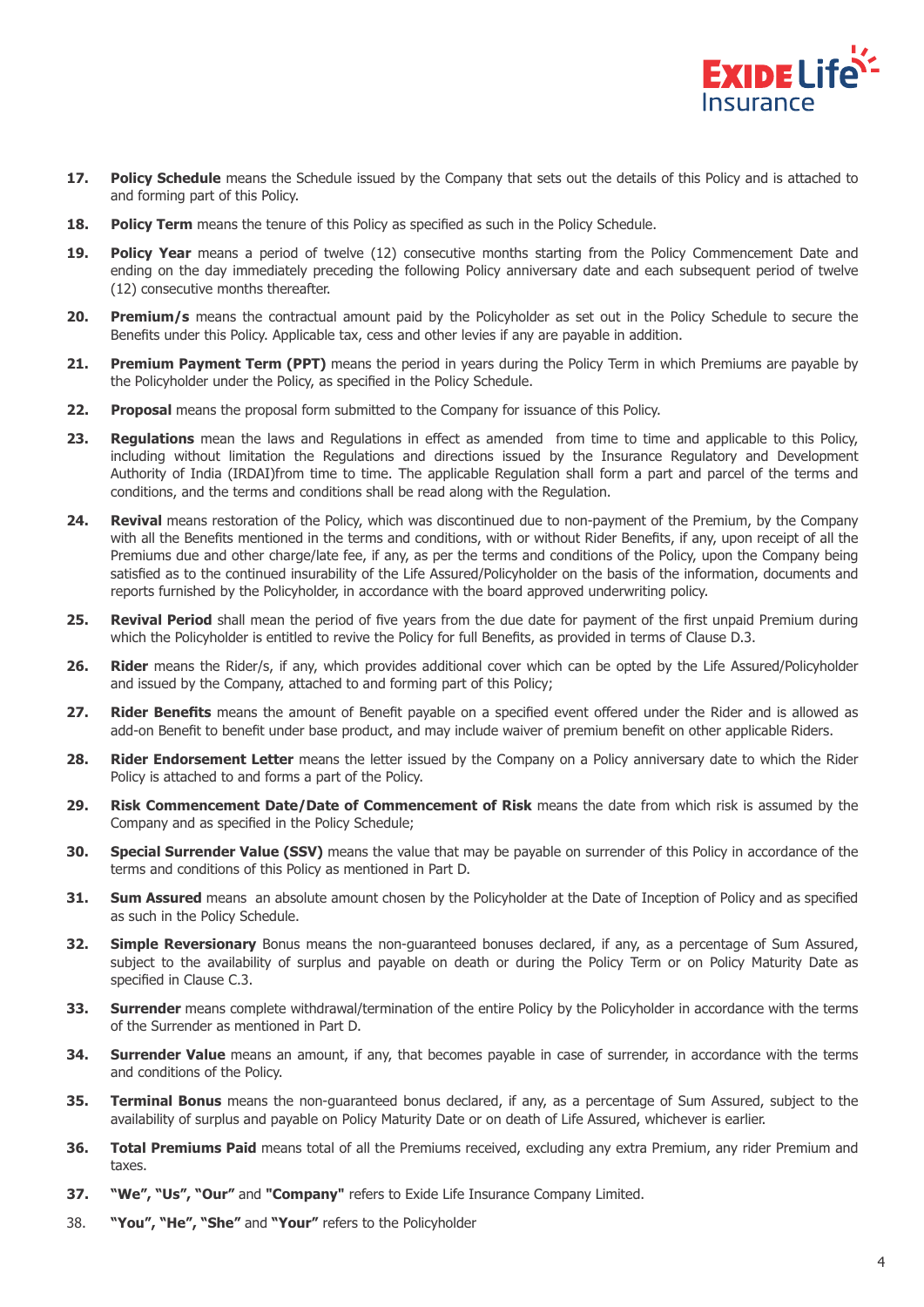

**PART C** Product Core Benefits

# **BENEFITS PAYABLE UNDER THIS POLICY**

#### **C.1. Death Benefit**

Subject to terms and conditions of this Policy and the Policy remaining in full force and effect, in the event of death of the Life Assured after Risk Commencement Date but before Policy Maturity Date, the Company shall pay Guaranteed Death Benefit plus vested bonus, if declared plus Terminal Bonus, if declared as on date of death to the Eligible Person after deducting the Premiums, if any due for the Policy anniversary of the date of death.

Under all circumstances, Death Benefit shall not be less than 105% of the Total Premiums Paid till the date of death.

**C.1.1 Guaranteed Death Benefit :** Guaranteed Death Benefit is calculated as higher of the following:

- a) The Sum Assured; or
- b) 10 times the Annualized Premium;

**C.1.2 Death Benefit Payout Options:**The Death Benefit Payout Options available under this Policy are set out in C.1.2.1 and C.1.2.2. The Company shall pay the Death Benefit as per that specific Death Benefit Payout Option selected by the Policyholder at the inception of the Policy and as set out in the Policy Schedule.

The Policyholder can choose any one from the below mentioned options as the Guaranteed Death Benefit:

**Option A:** receive whole of death benefit as lump sum, or

**Option B:** receive the death benefit as part in lump sum and part as Family Income Payout.

Policyholders can change the above mentioned death benefit option anytime during the Policy Term. The Policyholder has to intimate the Company at least two months prior to policy anniversary and the change will be effective from the next policy anniversary.

# **C.1.2.1 Lump sum Benefit:**

Under this option, on the death of the Life Assured, the Death Benefit is paid to the Eligible Person in Lumpsum and upon such payment this Policy terminates.

#### **C.1.2.2 Lump sum with Family Income Payout :**

Under this option, on the death of the Life Assured, 50% of the Death Benefit is paid to the Eligible Person in Lumpsum. The balance 50% of the Death Benefit is paid to the Eligible Person as Family Income payable as a monthly instalment @ 1% of the Guaranteed Death Benefit over a period of 60 consecutive months. The first instalment under this Lumpsum with Family Income payout option shall be deemed to commence and accrue one month from the date of the death of Life Assured. Upon approval of claim all accrued instalments from the date of death of the Life Assured will be paid and thereafter instalments will be paid on a monthly basis. The last monthly instalment will be paid in the 60th month from date of death of Life Assured. The Policy terminates after the last monthly instalment is paid by the Company.

**C.1.2.3 Vested bonus, if any and Terminal Bonus,** if declared will always be paid as lump sum.

- **C.2. Maturity Benefit:** Subject to the terms and conditions of this Policy and the Policy remaining in force and effect on the Policy Maturity Date, the Company shall pay to the Eligible Person the following benefits on survival of the Life Assured as on Policy Maturity Date:
	- a) the Sum Assured under this Policy; plus
	- b) 10% of Sum Assured as guaranteed additions; plus
	- c) vested Simple Reversionary Bonus, if declared; plus
	- d) Terminal Bonus if declared.

Subject to the payment of all the due premiums, the Maturity Benefit will never be less than 105% of Total Premiums Paid.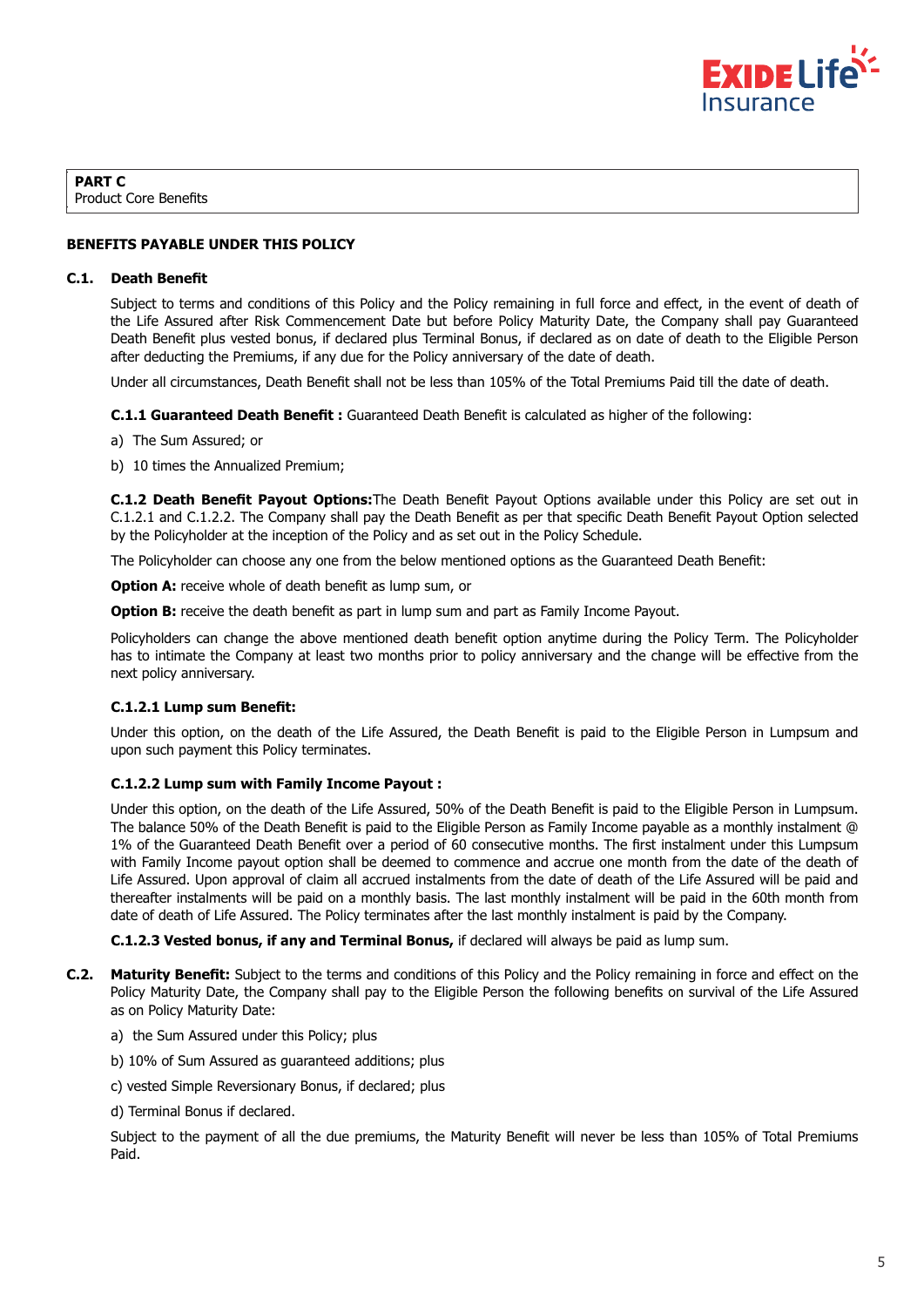

#### **C.3 Bonus-Participation in Surplus**

This Policy participates in the surplus of the participating fund and bonus, subject to availability of surplus, will be declared by the Company in the form of Simple Reversionary Bonus or Terminal Bonus. Simple Reversionary Bonus will be added to the Policy each year on Policy anniversary and Terminal Bonus, if declared will be payable as part of the Maturity Benefit or Death Benefit, if death happens from completion of 10 Policy Years.

#### **C.4 Rider Benefits**

If any Riders are opted and attached to this Policy as specified in the Policy Schedule or in the Rider Endorsement Letter, the Rider Benefit shall become eligible subject to the Rider Terms and conditions.

**C.5 Payment of Premiums:** This Policy is issued subject to the Policyholder making prompt and regular payment of Premium for the Policy Term as mentioned in the Policy Schedule and it shall be the responsibility of the Policyholder to ensure prompt and regular payment of the Premium.

In the event the policyholder makes a choice of monthly premium payment mode, three (3) months premiums shall be collected in advance on the date of commencement of the policy and adjusted towards the policy only on the due dates. These advance premiums shall be non- refundable, except in case of Free Look Cancellation of this policy.

#### **C.6 Payment of Benefits**

C.6.1 Payment of the Benefits under this Policy shall be subject to deduction of any unpaid Premium due for the Policy Year of death, deduction of any indebtedness arising out of outstanding Policy loans, interest due on such loans etc.

C.6.2 Payment of all the Benefits as shown in the Policy Schedule shall be subject to receipt by the Company of proof to its satisfaction;

C.6.2.1 of the Benefits having become payable as set out in this Policy; and

C.6.2.2 of the title of the person or persons claiming the Benefits; and

C.6.2.3 of the correctness of the Age of the Life Assured as stated in the Proposal, if not previously admitted.

# **C.7 Mode of payment of Benefits**

C.7.1 All Benefits and other sums under this Policy shall be payable in the manner and currency allowed/permitted under the Regulations and shall be payable by NEFT, account payee cheque or other permissible modes.

C.7.2 The Company shall pay the applicable Benefits and other sums payable under this Policy. Any discharge given by the Eligible Person, or by any person authorized by the Eligible Person in writing in respect of the Benefits or the sums payable under this Policy shall constitute a valid discharge to the Company in respect of such payment. The Company's liability under the Policy shall be discharged by such payment and the Company shall not be required to see the utilization of the monies so paid.

C.7.3 Apart from the benefits mentioned hereinabove in Part C the Company shall not be liable to pay any other benefits to the Eligible Person.

#### **C.8 Grace Period**

A Grace Period of fifteen (15) days for policies with monthly Premium payment mode and thirty (30) days for other available regular Premium payment modes from the Premium payment due date shall be allowed for payments of each Premium. The regular Premiums are payable on the due date for payment and in any case not later than the Grace Period. During the Grace Period, the Policy shall continue to be In Force for availing the Death Benefit.

The Company shall pay the Death Benefit for death during Grace Period, subject to the deduction of the premiums due as well as balance premiums for the Policy Year, if any under the Policy.

If unpaid premiums are not paid within the Grace Period, the Policy shall be subject to non-forfeiture provision as mentioned in Clause D.3.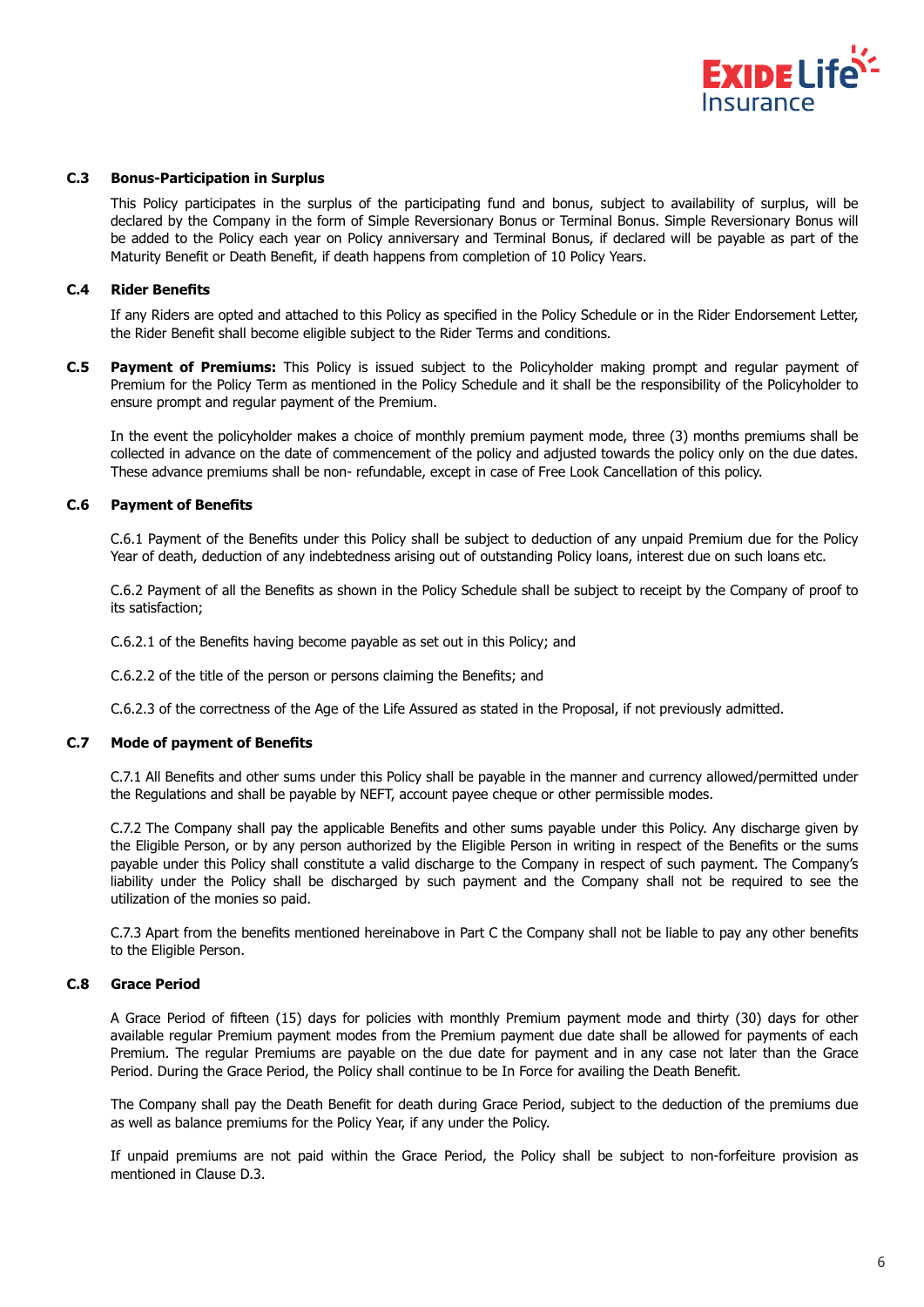

### **PART D** Policy Servicing Related Aspects

**D.1 Free Look Provisions:** The Policyholder shall have a period of 15 days (30 days if the Policy is sourced through Distance Marketing# as provided in Distance Marketing Guidelines IRDA/ADMN/GDL/MISC/059/04/2011 dated 05/04/2011) from the date of receipt of the Policy Document to review the terms and conditions of this Policy and if the Policyholder disagrees with any of the terms and conditions, the Policyholder shall have the option to return the Policy to the Company for cancellation, stating the reasons for His objections. Upon such Free-Look cancellation, the Company shall return the Premium paid subject to deduction of a proportionate risk Premium for the period of insurance cover in addition to the expenses incurred on medical examination (if any) and the stamp duty charges. All Benefits and rights under this Policy shall immediately stand terminated on the cancellation of the Policy.

#Distance Marketing includes solicitation through all modes other than in person.

# **D.2 Revival of the Policy:-**

D.2.1 Subject to the approval of the Company and the prevailing board approved policy, this Policy, if lapsed, may be revived for full Benefits before the Policy Maturity Date but within five years from the due date for payment of the first unpaid Premium provided that;

D.2.1.1 This Policy has not been surrendered for cash;

D.2.1.2 No claim has arisen under this Policy.

D.2.1.3 Where required by the Company, a written application for Revival is received from the Policyholder by the Company, together with evidence of insurability and health of the Life Assured, to the satisfaction of the Company; and

D.2.1.4 All amounts necessary to revive this Policy including all arrears Premiums with interest/Revival charge is set as per the formula below and is subject to IRDAI's approval:

Bank rate fixed by RBI as on 1st April + 2.5%, rounded up to a multiple of 50 basis points.

The Revival interest rate for financial year 2019-20 is 9%.

D.2.2 Notwithstanding anything to the contrary contained elsewhere in this Policy, the Company reserves the right to revive the lapsed Policy either on its original terms and conditions or on such other or modified terms and conditions as the Company may specify or to reject the Revival . If needed the Company may refer it to its medical examiner in deciding on Revival of lapsed Policy. Subject to the provisions of Section D.2.1 above, the Revival shall come into effect on the date when the Company specifically communicates it in writing to the Policyholder.

D.2.3 If the Policy is not revived for full Benefits before the Policy Termination Date but within five years from the due date for payment of the first unpaid Premium and if the Policy has not acquired Guaranteed Surrender Value, then the Policy will terminate.

# **D.3 Non-Forfeiture options:-**

(i) If at least two full year's Premiums have not been paid, the Policy will lapse on the expiry of the Grace Period until the Policy is revived for full Benefits within the Revival Period. No Benefits will be paid to the Policyholder or the Eligible Person if the Policy is in Lapse stage.

(ii) A Lapse Policy will cease to participate in the profits from the date on which the Premium was due but not paid.

(iii) If at least two full year's Premium have been paid and if any subsequent Premium which is due has not been paid, the Policyholder will be eligible for Surrender Value as explained in section D.3.3.

(iv) If at least two full years' Premiums have been paid and if any subsequent Premium due has not been received by the Company the Policyholder will be eligible for Reduced Paid-up Value as explained in section D.3.1.2.

# **D.3.1 Reduced Paid-up Value**

D.3.1.1 If at least two full years' Premiums have been paid and no further due Premiums are paid, then the Policy will be eligible for a non-forfeiture Benefit which shall be a Reduced Paid-up Value. The minimum amount of the Reduced Paidup Value for Sum Assured shall be determined by multiplying the Sum Assured with the ratio of the number of Regular Premiums paid to the total number of Regular Premiums payable during the Premium Payment Term plus vested bonuses, if declared as shown below: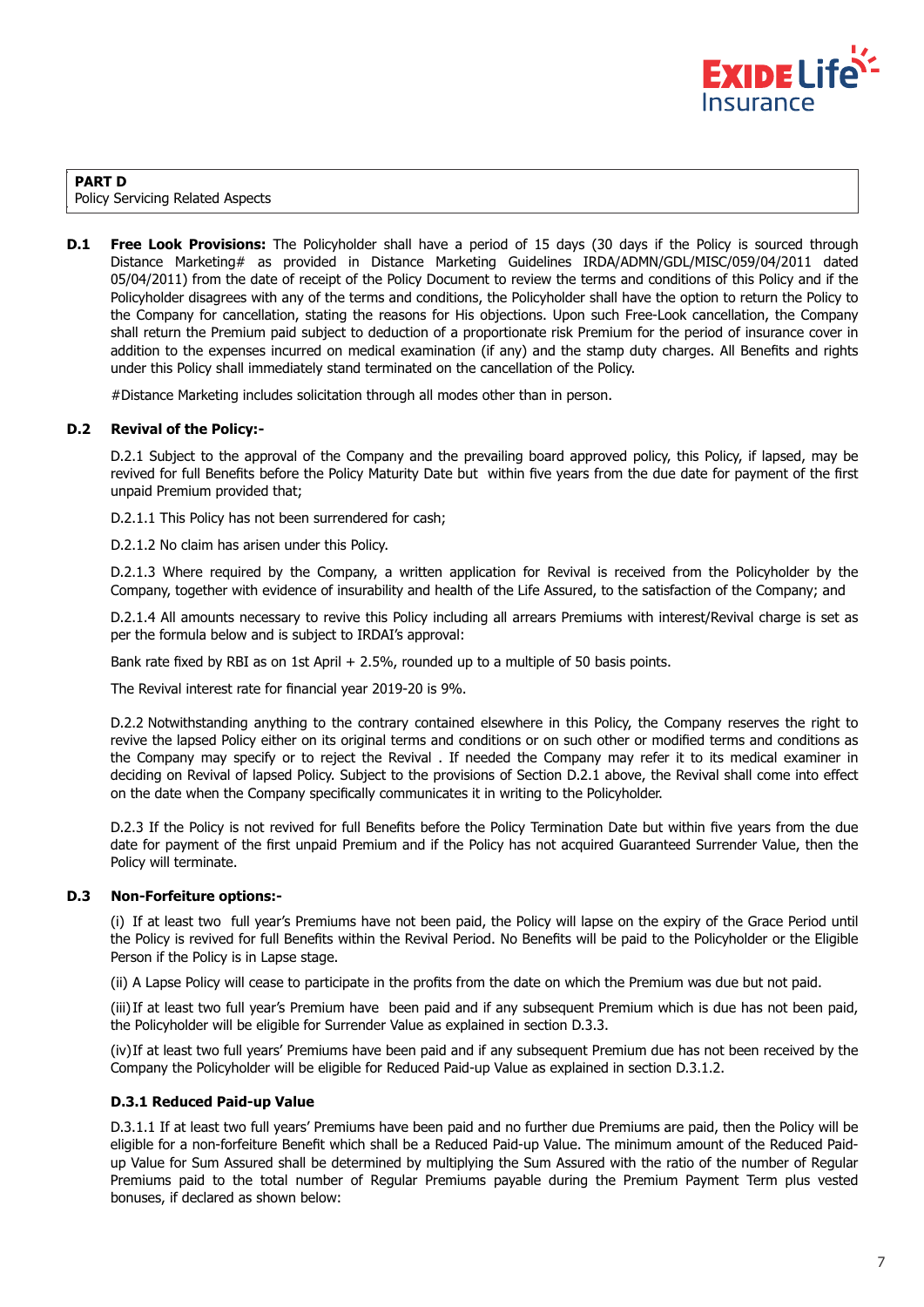

#### **In case of death of Life Assured:**

| Reduced Paid-up          | (Number of Installments of Premiums paid)                              | $100\%$ of                     | Vested Bonuses. |
|--------------------------|------------------------------------------------------------------------|--------------------------------|-----------------|
| Value for Sum<br>Assured | (Total Number of Installments of<br>premiums payable under the policy) | Sum Assured<br>(as applicable) | if any          |

In case of death of Life Assured during this period, the above mentioned benefit will be payable only as lump sum whether the Guaranteed Death Benefit is chosen as option A or option B.

#### **In case of Maturity Benefit:**

| Reduced Paid-up          | (Number of Installments of Premiums paid)                              | 110% of                        | Vested Bonuses. |
|--------------------------|------------------------------------------------------------------------|--------------------------------|-----------------|
| Value for Sum<br>Assured | (Total Number of Installments of<br>premiums payable under the policy) | Sum Assured<br>(as applicable) | if anv          |

A Reduced Paid-up Policy will cease to participate in the profits/surplus of the fund from the date on which the Premium was due but not paid.

Reduced Paid-up Sum Assured shall be payable on earlier of death of Life Assured or Policy Maturity Date as specified in the Policy Schedule

#### **D.3.2 Surrender the Policy**

If at least two full year's Premiums are paid the Policy can be surrendered.. The Policy cannot be surrendered after the death of the Life Assured. Upon payment of the Surrender Value, the Policy shall stand terminated with no further Benefits payable under the Policy and the Company shall be relieved and discharged from all obligations under this Policy thereafter.

The Surrender Value is payable immediately on surrender and the Policy shall be terminated upon payment of Surrender Value.

#### **D.3.3 Surrender Value:**

The Policy acquires a Surrender Value which is higher of Guaranteed Surrender Value or Special Surrender Value.

**D.3.3.1 Guaranteed Surrender Value (GSV):** If at least two full year's Premiums have been paid, the Policy acquires a Guaranteed Surrender Value. The Guaranteed Surrender Value will be the sum of the following

- a) GSV as a percentage of Premiums paid: GSV factor 1 multiplied by the Total Premiums Paid, and
- b) GSV as a percentage of vested bonuses: GSV factor 2 multiplied by the total value of vested Simple Reversionary Bonus accrued to the Policy, if declared.

The Guaranteed Surrender Value factors increase with the Policy duration and are provided in the table below: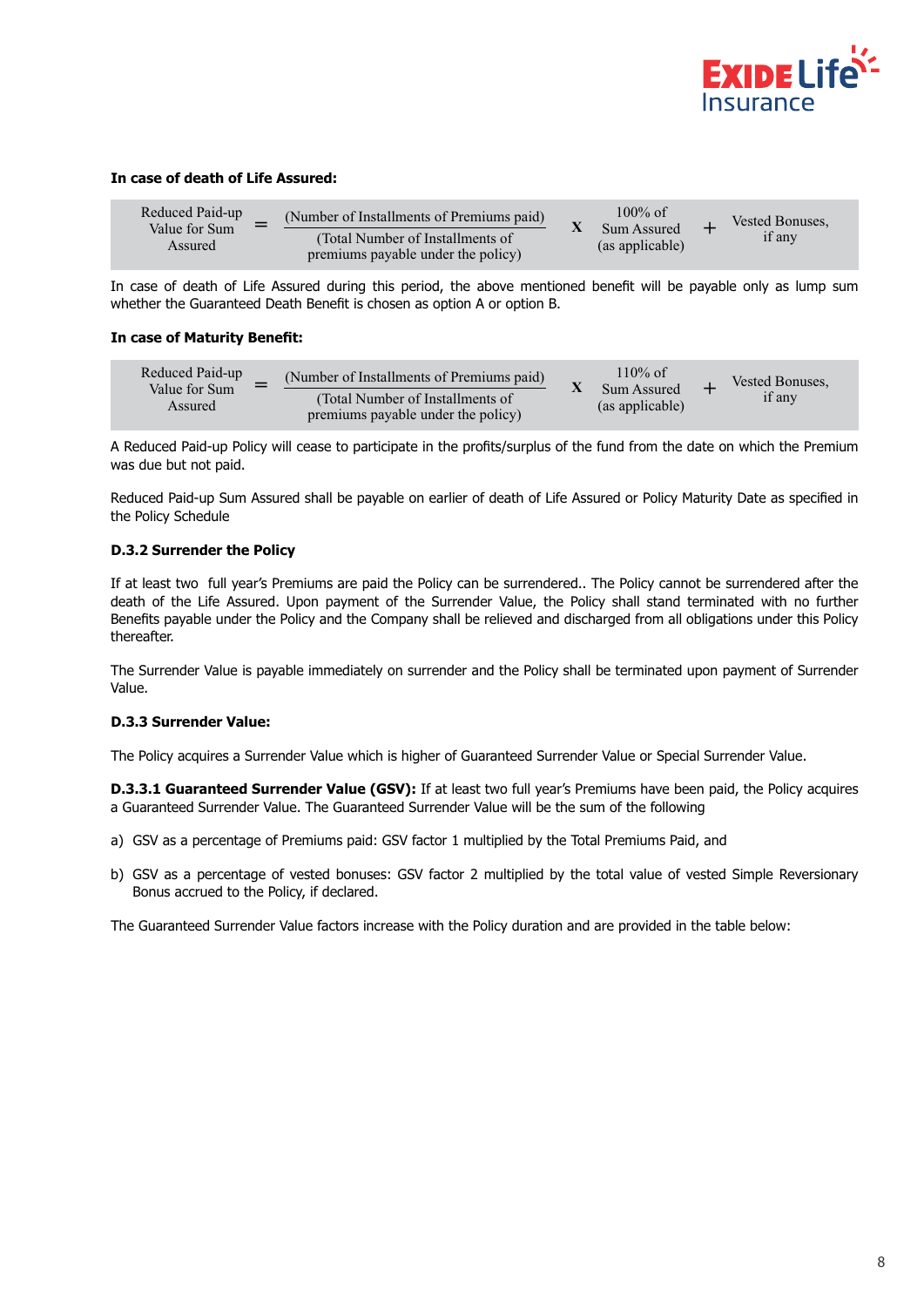

# **GSV Factor 1**

| <b>Year/Policy Term</b> | 10    | 11    | 12    | 13    | 14    | 15    | 16    | 17    | 18  | 19  | 20  |
|-------------------------|-------|-------|-------|-------|-------|-------|-------|-------|-----|-----|-----|
| 1                       | $0\%$ | $0\%$ | $0\%$ | $0\%$ | $0\%$ | $0\%$ | $0\%$ | $0\%$ | 0%  | 0%  | 0%  |
| $\overline{2}$          | 30%   | 30%   | 30%   | 30%   | 30%   | 30%   | 30%   | 30%   | 30% | 30% | 30% |
| 3                       | 35%   | 35%   | 35%   | 35%   | 35%   | 35%   | 35%   | 35%   | 35% | 35% | 35% |
| $\overline{4}$          | 50%   | 50%   | 50%   | 50%   | 50%   | 50%   | 50%   | 50%   | 50% | 50% | 50% |
| 5                       | 50%   | 50%   | 50%   | 50%   | 50%   | 50%   | 50%   | 50%   | 50% | 50% | 50% |
| 6                       | 50%   | 50%   | 50%   | 50%   | 50%   | 50%   | 50%   | 50%   | 50% | 50% | 50% |
| $\overline{7}$          | 50%   | 50%   | 50%   | 50%   | 50%   | 50%   | 50%   | 50%   | 50% | 50% | 50% |
| 8                       | 70%   | 65%   | 60%   | 60%   | 55%   | 55%   | 55%   | 55%   | 55% | 55% | 55% |
| 9                       | 90%   | 75%   | 70%   | 65%   | 65%   | 60%   | 60%   | 60%   | 60% | 55% | 55% |
| 10                      | 90%   | 90%   | 80%   | 75%   | 70%   | 65%   | 65%   | 65%   | 60% | 60% | 60% |
| 11                      |       | 90%   | 90%   | 80%   | 75%   | 75%   | 70%   | 70%   | 65% | 65% | 65% |
| 12                      |       |       | 90%   | 90%   | 85%   | 80%   | 75%   | 70%   | 70% | 70% | 65% |
| 13                      |       |       |       | 90%   | 90%   | 85%   | 80%   | 75%   | 75% | 70% | 70% |
| 14                      |       |       |       |       | 90%   | 90%   | 85%   | 80%   | 80% | 75% | 75% |
| 15                      |       |       |       |       |       | 90%   | 90%   | 85%   | 80% | 80% | 75% |
| 16                      |       |       |       |       |       |       | 90%   | 90%   | 85% | 85% | 80% |
| 17                      |       |       |       |       |       |       |       | 90%   | 90% | 85% | 85% |
| 18                      |       |       |       |       |       |       |       |       | 90% | 90% | 85% |
| 19                      |       |       |       |       |       |       |       |       |     | 90% | 90% |
| 20                      |       |       |       |       |       |       |       |       |     |     | 90% |

# **GSV Factor 2**

| <b>Policy Year</b> | <b>GSV Factor for bonus</b> |
|--------------------|-----------------------------|
| 1                  | 0%                          |
| $\overline{2}$     | 10%                         |
| 3                  | 10%                         |
| 4                  | 15%                         |
| 5                  | 15%                         |
| 6                  | 15%                         |
| 7                  | 15%                         |
| 8                  | 15%                         |
| 9                  | 15%                         |
| 10                 | 15%                         |

| <b>Policy Year</b> | <b>GSV Factor for bonus</b> |
|--------------------|-----------------------------|
| 11                 | 20%                         |
| 12                 | 20%                         |
| 13                 | 20%                         |
| 14                 | 20%                         |
| 15                 | 30%                         |
| 16                 | 30%                         |
| 17                 | 30%                         |
| 18                 | 30%                         |
| 19                 | 30%                         |
| 20                 | 30%                         |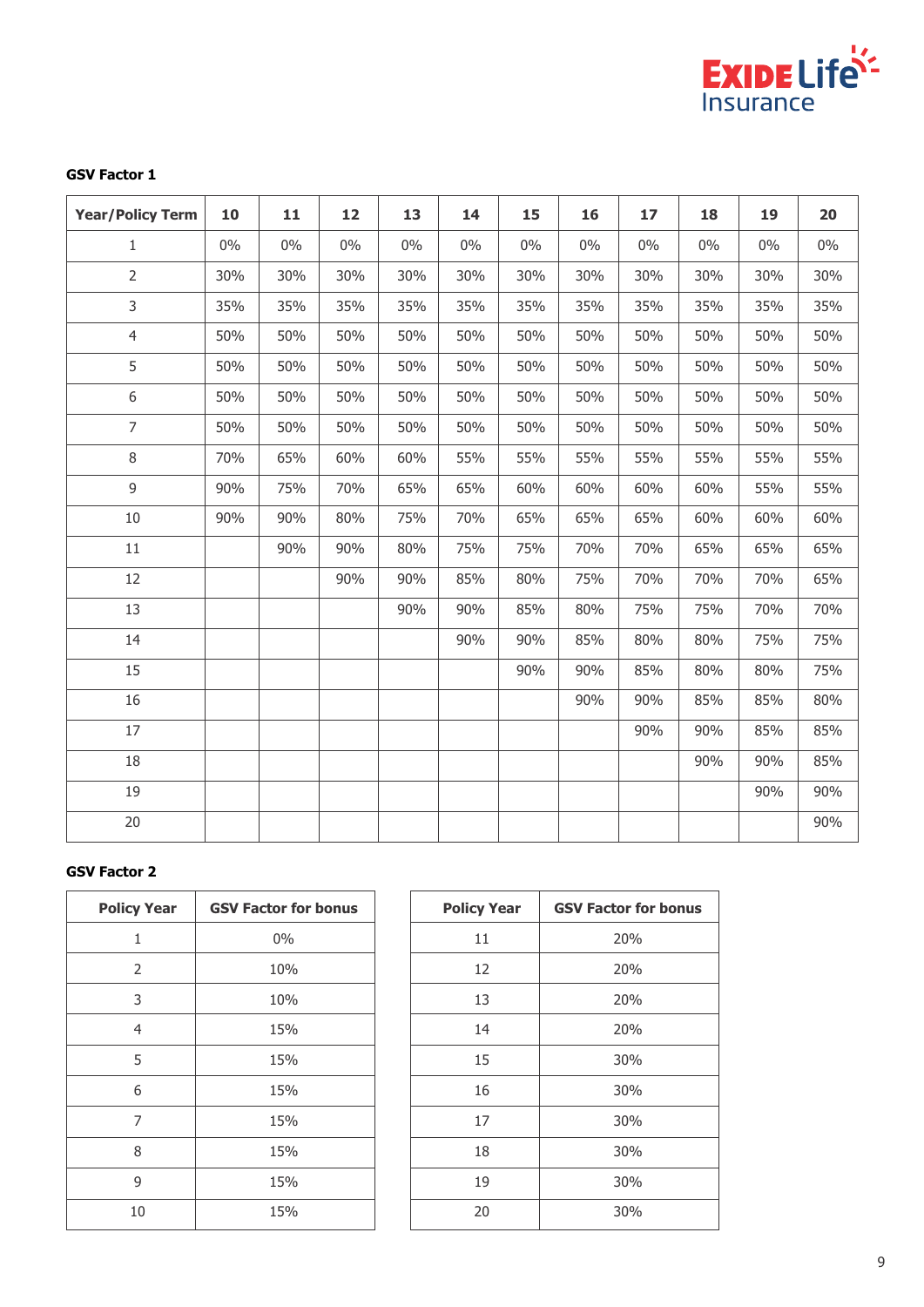

**D.3.3.2 Special Surrender Value:** If at least two full year's Premium have been paid and if the conditions as per section D.3.2 have been fulfilled, the Policy may acquire a Special Surrender Value. The Special Surrender Value will be quoted only on receipt of a surrender request which shall be determined by the Company from time to time subject to prior approval of IRDAI and is not guaranteed.

The Surrender Value payable will be higher of Guaranteed Surrender Value or Special Surrender Value.

The Surrender Values and Non-forfeiture provisions apply only to the Base Policy mentioned in the Schedule and not to any Riders.

#### **D.4 Policy Loan**

At any time after two full years' Premiums have been paid for policies and if any Surrender Value is available under the Policy, the Policyholder may obtain a loan on the sole security of the Policy and on its proper assignment to the Company. The maximum amount of loan that will be advanced at any one time or more than one time shall not exceed 60% of the available Special Surrender Value and provided that the amount of the loan is not less that Rs.1000/-. The rate of interest payable on the loan shall be as determined by the Company from time to time basis formula below on 1st April of every year and is available upon written request.

Bank rate fixed by RBI as on 1st April + 3%, rounded up to a multiple of 50 basis points.

The Policy loan interest rate for financial year 2019-2020 is 9.5%.

The rate will be reviewed annually. Any change to the basis of determination of interest rate can be made only after prior approval of the Authority.

Any fresh loans within the permissible limit will be the difference between maximum permissible loan amount less any outstanding loan including accumulated interest, if any. All outstanding loans and interest thereon shall be deducted from any Benefits payable under the Policy. For In-Force or fully paid-up policies, if at any point of time, the loan along with outstanding interest accrued or accumulated, exceeds the Surrender Value payable under the Policy, the Policy shall not be forfeited. Except in case of In-Force or fully paid-up policies, if at any point of time, the outstanding loan along with outstanding accrued interest exceeds the Surrender Value payable under the Policy, the Policy will be foreclosed after giving intimation and reasonable opportunity to the Policyholder to continue the policy.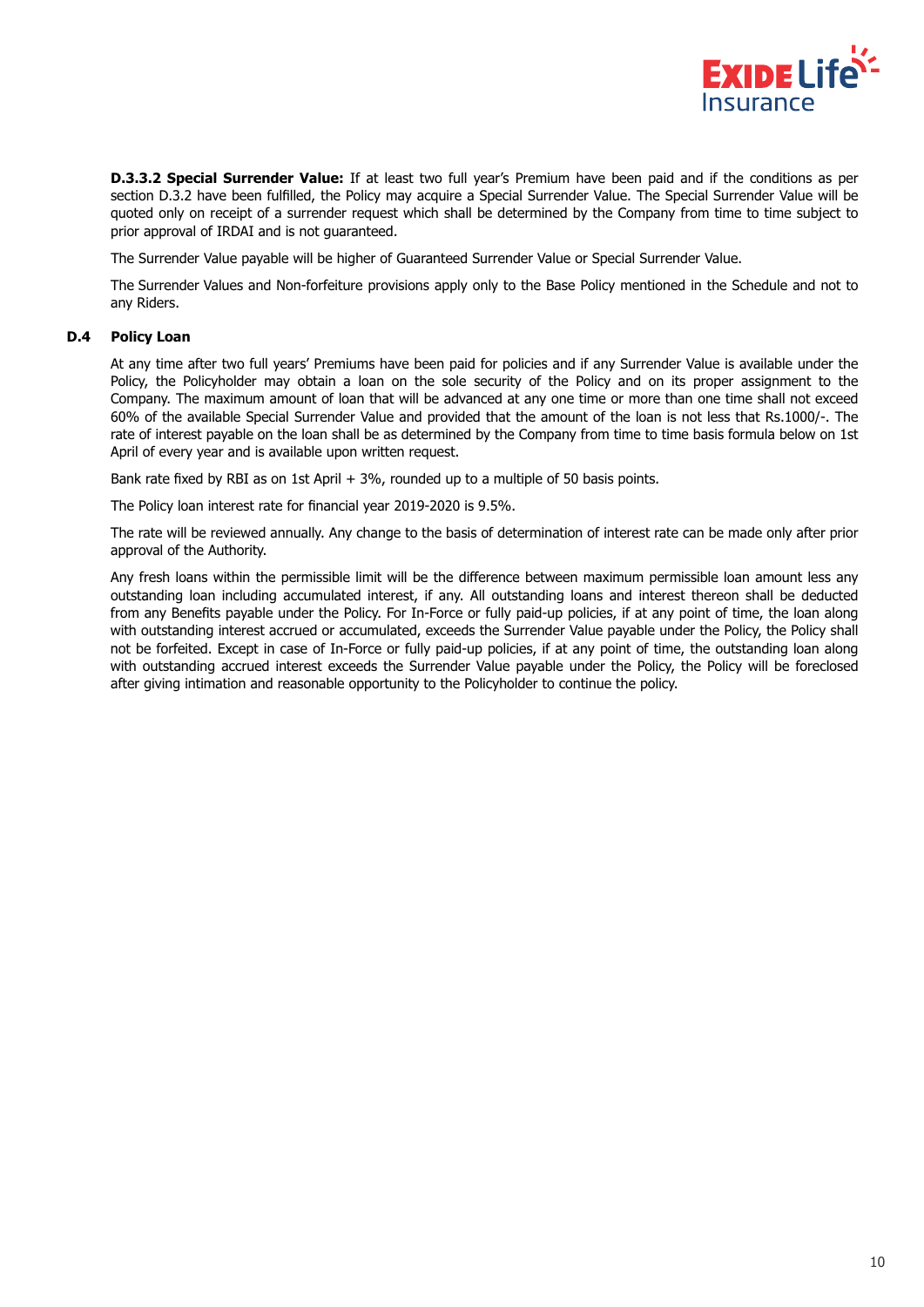

**PART E** All the applicable Charges, Fund Name, Fund Options etc. (Applicable especially for ULIP Policies)

**E.1.** Not Applicable as this is a Non-linked individual product.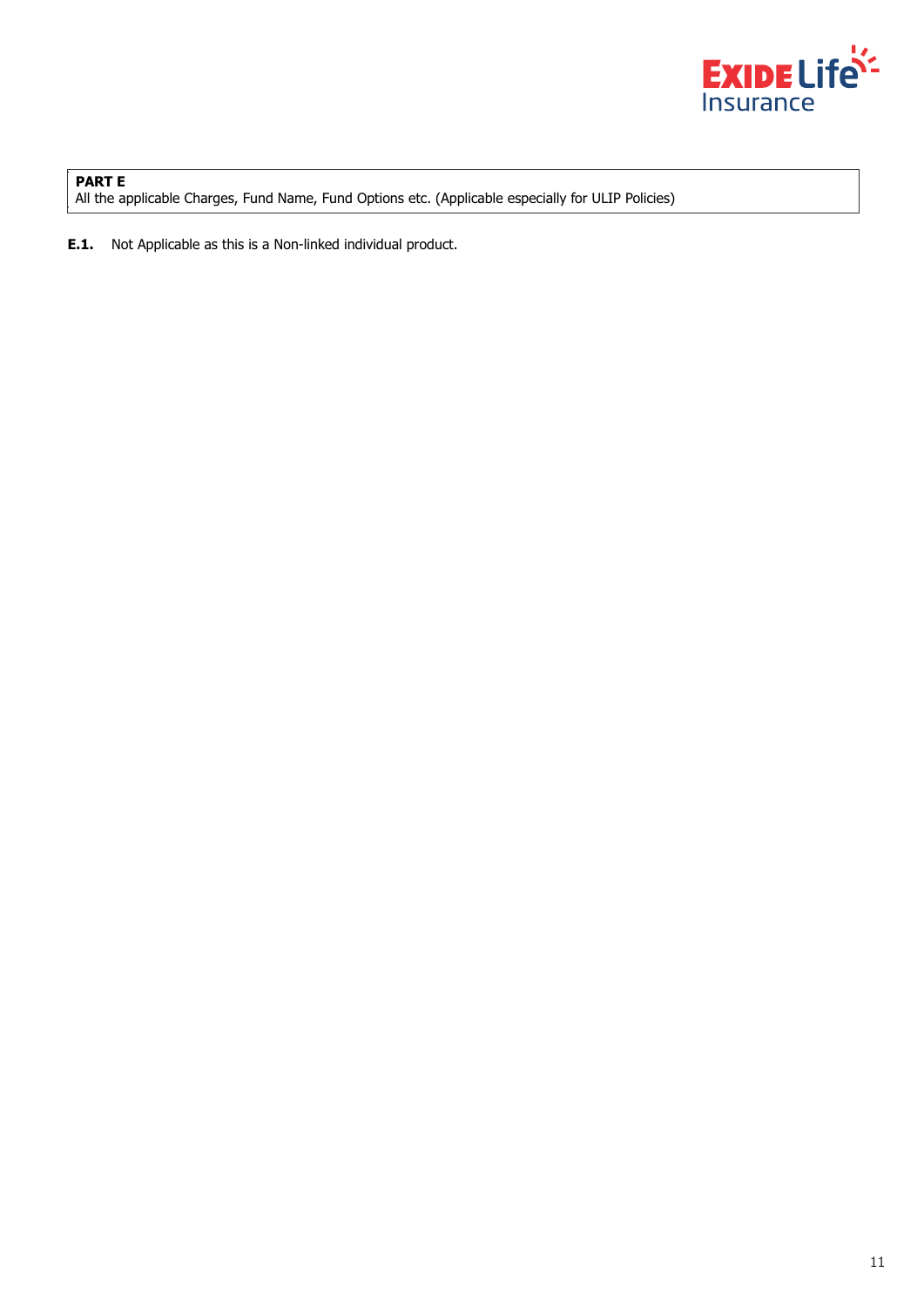

# **PART F**

General Terms and Conditions

#### **F1. Fraud, Misrepresentation and forfeiture:**

In issuing this Policy, the Company has relied on, and would rely on, accuracy and completeness of the information provided by the Policyholder/Life Assured and any other declarations or statements made or as may be made hereafter, by the Policyholder/Life Assured.

In case of fraud, misrepresentation or forfeiture, the Policy shall be treated in accordance with the provisions of Section 45 of the Insurance Act, 1938 as amended from time to time.

# **[A Leaflet containing the simplified version of the provisions of Section 45 is enclosed as Annexure I for reference]**

#### **F.2 Admission of Age:**

The Age of the Life Assured has been admitted on the basis of the declaration made by the Policyholder / Life Assured in the Proposal form and/or in any document/statement based on which this Policy has been issued. If the Age of the Life Assured is found to be different from that declared, the Company may, adjust the Premiums and/or the Benefits under this Policy and/or recover the applicable balance amounts, if any, as it deems fit. This Policy shall however become void from commencement, if the Age of the Life Assured at the Policy Commencement Date is found to be higher than the maximum or lower than the minimum entry Age that was permissible under this Policy at the time of its issue and the Company shall return the Premium paid subject to deduction of a proportionate risk Premium for the period of insurance cover in addition to the expenses incurred on medical examination (if any) and the stamp duty charges.

# **F.3 Assignment:**

Assignment should be in accordance with provisions of Section 38 of the Insurance Act 1938 as amended from time to time.

#### **[A Leaflet containing the simplified version of the provisions of Section 38 is enclosed as Annexure - (II) for reference].**

#### **F.4 Nomination:**

Nomination should be in accordance with provisions of Section 39 of the Insurance Act 1938 as amended from time to time.

# **[A Leaflet containing the simplified version of the provisions of Section 39 is enclosed as Annexure - (III) for reference]**

# **F.5 Review, revision:**

The Company reserves the right to review, revise, delete and/ or alter any of the terms and conditions of this Policy, including without limitation the Benefits, the Premiums with the prior approval of IRDAI.

#### **F.6 Release and discharge:**

The Policy will terminate automatically on payment of the surrender value, death benefit, maturity benefit, on lapse of the Policy or on the happening of the events that the Policy reads specifically that the Policy shall terminate, as the case may be, and the Company will be relieved and discharged from all obligations under this Policy thereafter.

#### **F.7 Taxes, duties and levies and disclosure of information:**

The Company shall deduct the applicable taxes in accordance with the prevailing provisions of the tax laws in India. All premiums and benefits payable under this policy are subject to applicable taxes, cess, etc which shall be paid by the Policyholder along with the Benefits or Premiums. The Policyholder will be liable to pay all applicable taxes as levied by the Government of India/ Statutory Authorities of India from time to time.

#### **F.8 Notice by the Company under the Policy:**

Any of the notices required to be issued in terms of this Policy may be issued, either by issuing individual notices to the Policyholder, including by electronic mail and/or facsimile, or by issuing a general notice, including by publishing such notices in newspapers and/or on the Company's website.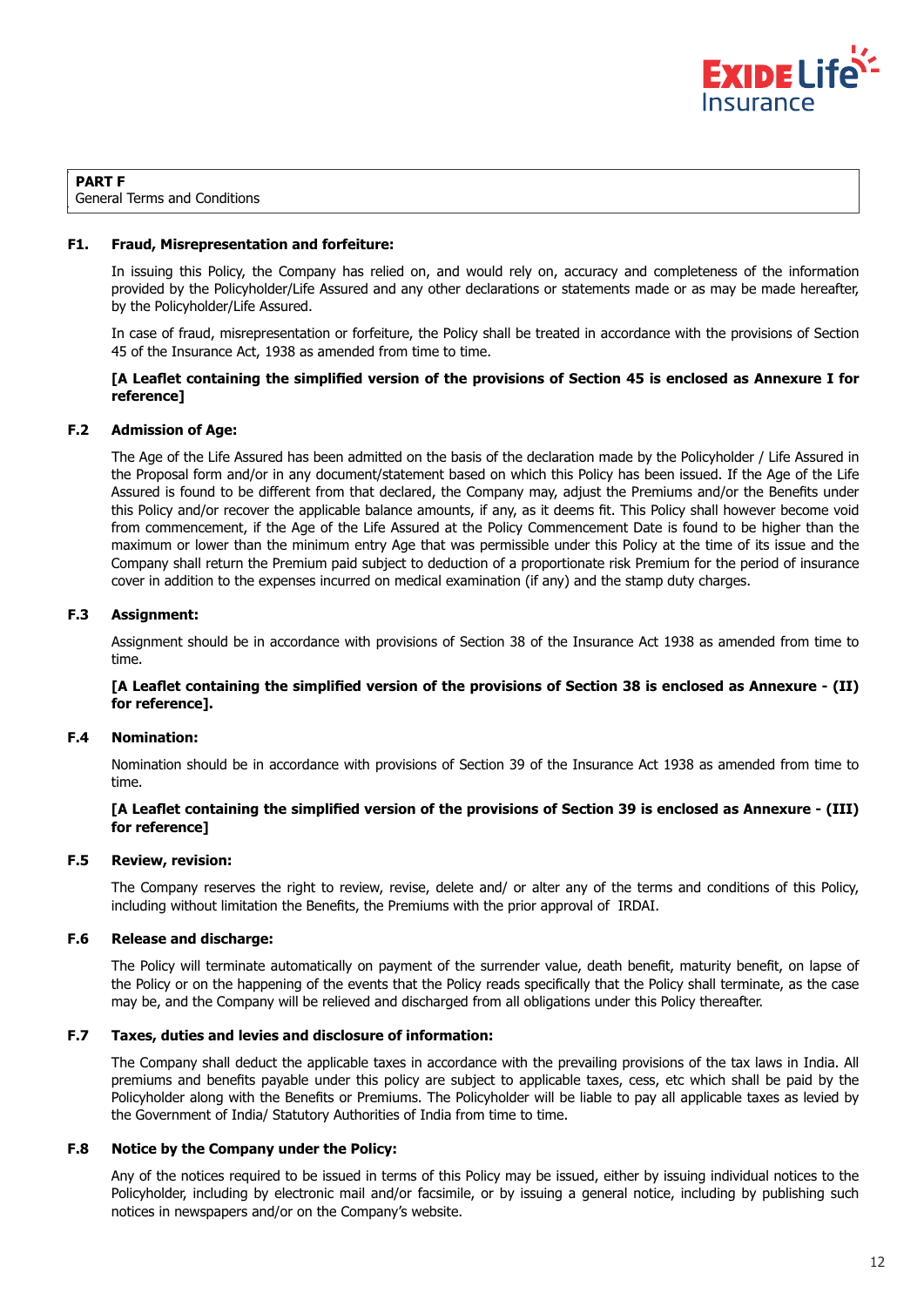

Please communicate any changes in your mailing address or any other communication details as soon as possible. This will enable us to serve you better.

#### **F.9 Entire Contract:**

This Policy comprises of the terms and conditions set forth in this Policy Document, the Policy Schedule, and the endorsements, if any, made on or applicable to this Policy, which shall form an integral part and the entire contract, evidenced by this Policy. The liability of the Company is at all times subject to the terms and conditions of this Policy and the endorsements made from time to time.

#### **F.10 Governing Law and Jurisdiction:**

This Policy shall be governed by and interpreted in accordance with the laws of India. All actions, suits and proceedings under this Policy shall be subject to the exclusive jurisdiction of the courts in India.

#### **F.11 Risk Factors:**

- a) Exide Life Secured Income Insurance Plus is a Non- Linked, Participating Individual Life Insurance Savings Product.
- b) Exide Life Insurance Company Limited is only the name of the Insurance Company and Exide Life Secured Income Insurance Plus is only the name of the product and does not in any way indicate the quality of the product, its future prospects or returns.

#### **F.12 Death Benefit for Minor Life:**

If Age of the Life Assured is greater than or equal to 12 years, the risk will commence immediately from the Date of Commencement of Risk. If the Age of Life Assured is less than 12 years, the risk will commence under the Policy (that is full death benefit will become payable on death of Life Assured) from the last day of second Policy Year. If the Age of Life Assured is less than 12 years and if the Life Assured dies before the last day of the second Policy Year, the Death Benefit shall be restricted to the Total Premiums Paid.

#### **F.13. Suicide Exclusion:**

In case of death due to suicide within 12 months from the Date of Commencement of Risk under the policy or from the date of Revival of the policy, as applicable, the Eligible Person shall be entitled to at least 80% of the Total Premiums Paid till the date of death or the Surrender Value available as on the date of death whichever is higher, provided the policy is in force.

#### **F.14. Requirements for maturity claims and death claims:**

In the event of a claim for Maturity Benefit or Death Benefit arising under this Policy, the Eligible Person shall intimate to the Company in writing of the claim and provide the following documents to the Company within 60 days of the claim arising, to enable the Company to process the claim:

#### **F.14.1. In case of maturity claims:**

- (i) Original Policy Document; and
- (ii) Discharge Form
- (iii) Self-attested ID Proof, and
- (iv) Bank account details along with IFSC code (payment would be made vide NEFT only) in case there is a change in the bank details already provided.

#### **F.14.2. In case of death claims, except death claims arising out of accidents or unnatural deaths**

- (i) Death Certificate, in original, issued by the competent authority;
- (ii) Policy Document, in original;
- (iii) Identification proof (bearing photo) of person receiving the Benefit and the Life Assured.
- (iv) Medical treatment records (discharge summary / death summary, investigation reports, etc.) if Life Assured has taken treatment for illness leading to his/her death.
- (v) Bank account details of the claimant along with IFSC code (payment would be made vide NEFT only)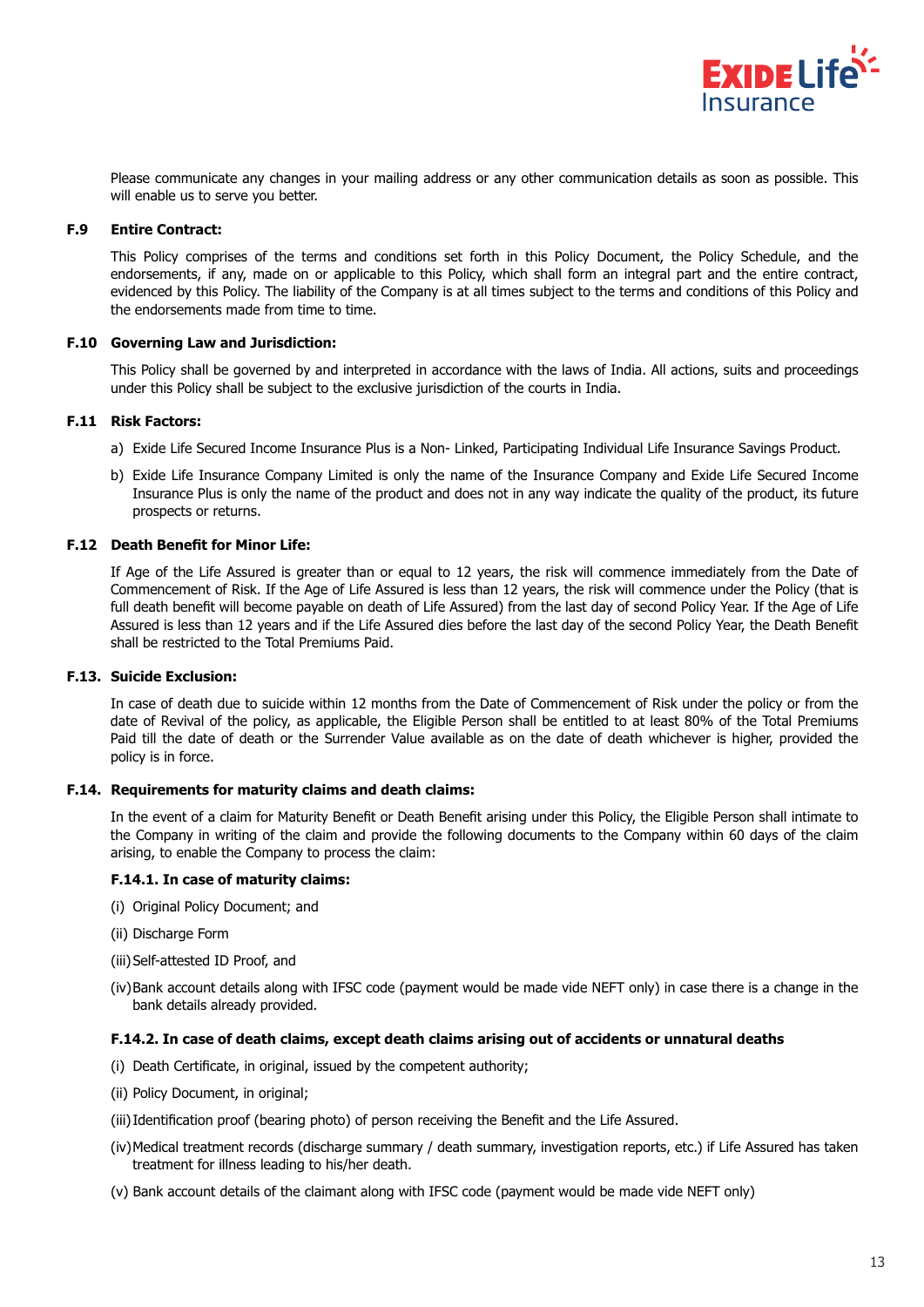

#### **F.14.3. In case of death claims arising out of accidents or unnatural deaths**

- (i) Death Certificate, in original, issued by the competent authority;
- (ii) Policy Document, in original;
- (iii) Identification proof (bearing photo) of person receiving the Benefit and the Life Assured.
- (iv) First Information Report, Inquest and the Final Investigation Report thereof, duly attested by concerned jurisdictional Police Official.
- (v) Post Mortem Report duly attested by the concerned officials.

(vi) Bank account details of the claimant along with IFSC code (payment would be made vide NEFT only)

Notwithstanding anything contained in Clause F.14.2 and F.14.3 above, depending upon the cause or nature of the claim, the Company reserves the right to call for any other and/or additional documents or information, including documents/information concerning the title of the person claiming the Death Benefit under this Policy, to the satisfaction of the Company, for processing of the claim.

The claim is required to be intimated to the Company within a period of 90 days from the date of death, to treat the same as a valid claim. However, delay in intimation of claim or submission of documents for the reasons beyond the control of the insured/claimant may be condoned by the Company.

# **F.15. Issuance of Duplicate Policy:**

In the event if the Policyholder loses/misplaces /destroys the original Policy bond, the Policyholder shall immediately inform the Company, the Company after obtaining satisfactory evidence shall issue duplicate Policy by collecting necessary charges not exceeding INR 250 and on such conditions as decided by the Company and after completing procedural compliances.

#### **F.16. Force Majeure:**

During Force Majeure Event, the performance of the Policy may be wholly or partially suspended under an intimation and prior approval of the IRDAI. We will resume Our obligations under the Policy after the Force Majeure Event ceases to exist.

# **F.17. Policy on the Life of the Minor:**

F.17.1. Vesting of the Policy: If the Policy is issued on the life of a minor, the Policy will vest on him/her, as specified in the Policy Schedule and on his/her attainment of Age of majority and on such vesting; the Company will recognize him/her to be the holder of the Policy.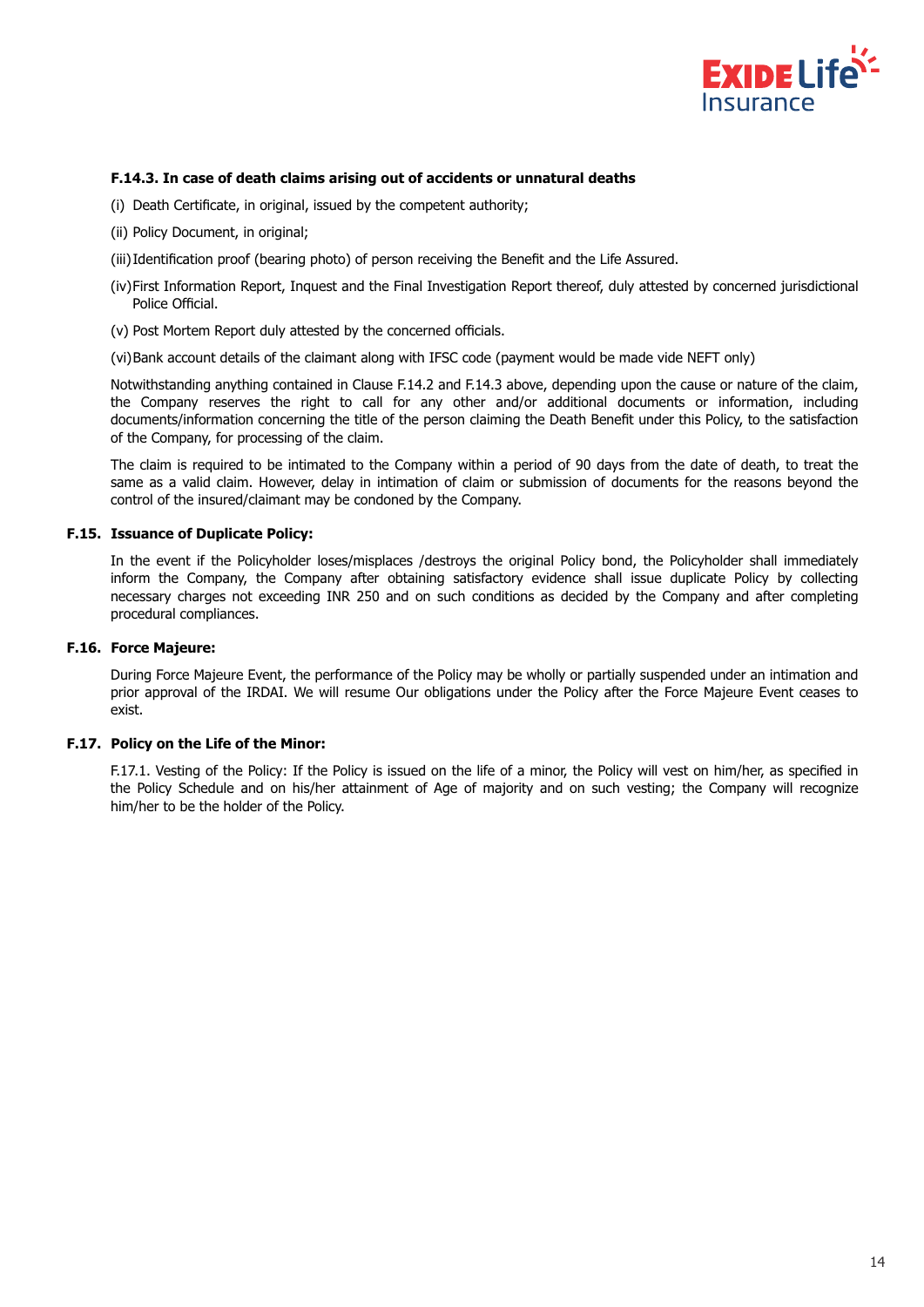

# **PART G**

Grievance Redressal Mechanism, List of Ombudsman and Other Annexures

**G.1.** Contact Information Complaints & Grievance Redressal

# **Contact Us**

- Meet your Grievance Officer at your nearest Exide Life Office at your nearest branch office.
- Write to care@exidelife.in from your registered email address.
- Call 1800 419 8228 from your registered mobile number

# **Grievance Escalation Matrix**

#### **Level 1**

In case the complainant is not satisfied with the response, the complainant can escalate the grievance to Chief Grievance Redressal Officer within 8 weeks from date of complaint resolution at gro@exidelife.in

#### **Address:**

**The Chief Grievance Redressal Officer Exide Life Insurance Company Limited 3rd Floor, JP Techno Park, No. 3/1, Millers Road Bengaluru 560 001, India. Tel No: 080 4134 5134**

#### **Level 2**

In case the complainant is not satisfied with the response or does not receive any response from the Chief Grievance Redressal Officer within 15 days, complainant may approach the grievance cell of the Insurance Regulatory and Development Authority of India (IRDAI):

**IRDAI Grievance Call Centre –** 

**Address:**

**Consumer Affairs Department, Insurance Regulatory and Development Authority of India Survey No. 115/1, Financial District**

**Nanakramguda, Gachibowli, Hyderabad**

**Telangana State – 500032**

| <b>Toll Free Number:</b> | 155255 (or) 1800 4254 732         |
|--------------------------|-----------------------------------|
| Timings:                 | 8 AM to 8 PM (Monday to Saturday) |
| Email:                   | grievances@irda.gov.in            |
| <b>Website:</b>          | http://igms.irda.gov.in           |

### **Level 3**

#### **Manner of making complaints to Insurance Ombudsman**

In case the complainant is not satisfied with the decision/resolution of the Company, or does not receive any response from the Company within 30 days of filing the complaint, the complainant may approach the Insurance Ombudsman. Refer http://www.ecoi.co.in/ombudsman.html for the updated list of Insurance Ombudsman.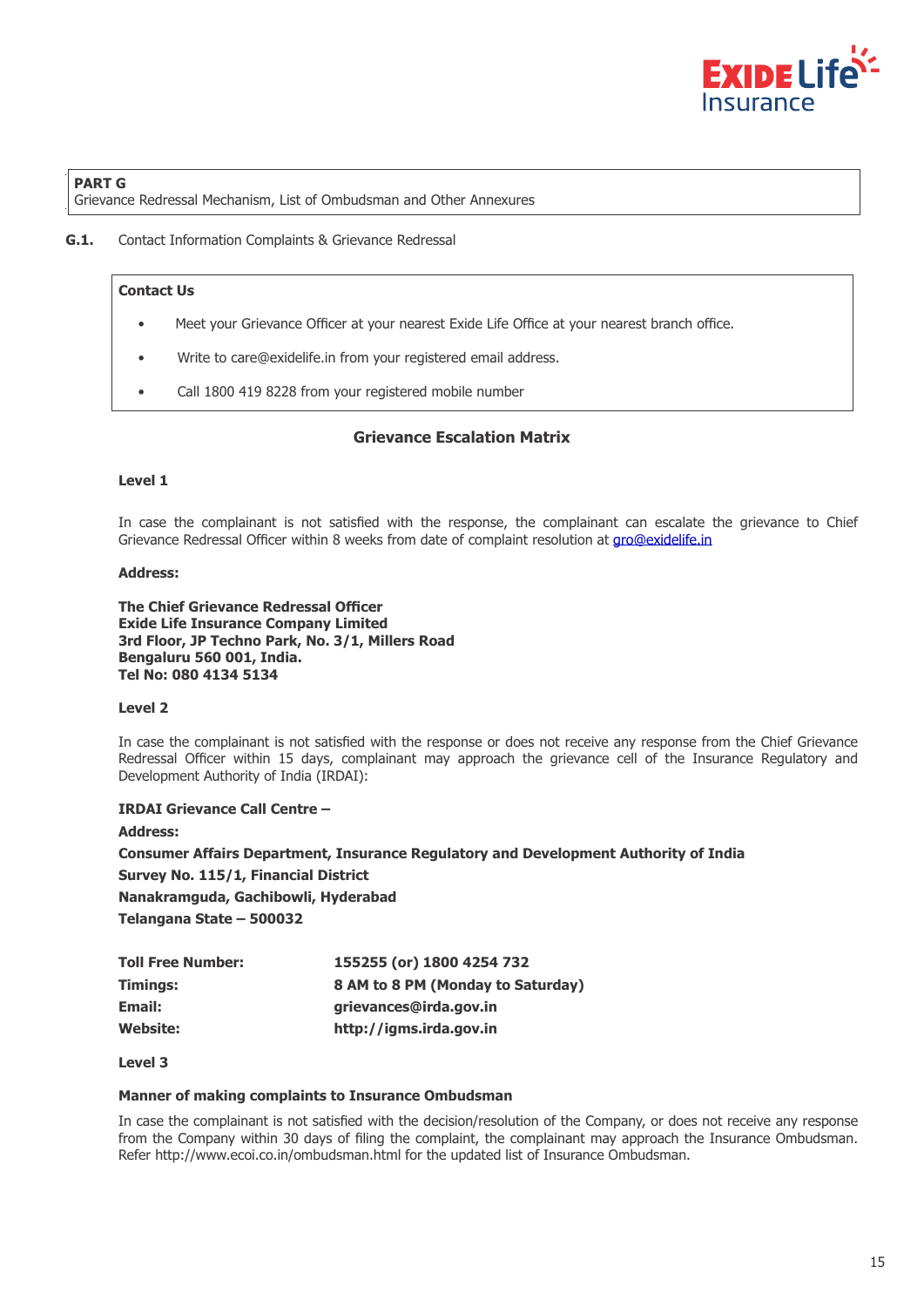

As per the provisions of Rule 13(1) of Insurance Ombudsman Rules, 2017, the Ombudsman shall receive and consider complaints or disputes relating to: a. delay in settlement of claims; b. any partial or total repudiation of claims; c. disputes over premium paid or payable in terms of the policy; d. misrepresentation of policy terms and conditions; e. legal construction of insurance policies in so far as the dispute relates to claim; f. servicing related grievances against insurers, their agents and intermediaries; g. issuance of policy not in conformity with Proposal form submitted; h. nonissuance of insurance policy after premium receipt; and i. any other matter resulting from regulatory violation, related to issues mentioned at clauses a. to h.

As per the provisions of Rule 14 of Insurance Ombudsman Rules, 2017:

Rule 14(1), any person who has a grievance against an insurer, may himself or through his legal heirs, nominee or assignee, make a complaint in writing to the Insurance Ombudsman within whose territorial jurisdiction the branch or office of the insurer complained against or the residential address or place of residence of the complainant is located.

Rule 14(2), the complaint shall be in writing, duly signed by the complainant or through his legal heirs, nominee or assignee and shall state clearly the name and address of the complainant, the name of the branch or office of the insurer against whom the complaint is made, the facts giving rise to the complaint, supported by documents, the nature and extent of the loss caused to the complainant and the relief sought from the Insurance Ombudsman.

Rule 14(3), no complaint to the Insurance Ombudsman shall lie unless:

(a) the complainant makes a written representation to the insurer named in the complaint and

- (i) either the insurer had rejected the complaint; or
- (ii) the complainant had not received any reply within a period of one month after the insurer received his representation; or
- (iii) the complainant is not satisfied with the reply given to him by the insurer;
- (b) The complaint is made within one year—
	- (i) after the order of the insurer rejecting the representation is received; or
	- (ii) after receipt of decision of the insurer which is not to the satisfaction of the complainant;
	- (iii) after expiry of a period of one month from the date of sending the written representation to the insurer if the insurer named fails to furnish reply to the complainant.

Rule 14(4), the Ombudsman shall be empowered to condone the delay in such cases as he may consider necessary, after calling for objections of the insurer against the proposed condonation and after recording reasons for condoning the delay and in case the delay is condoned, the date of condonation of delay shall be deemed to be the date of filing of the complaint, for further proceedings under these rules.

Rule 14(5), no complaint before the Insurance Ombudsman shall be maintainable on the same subject matter on which proceedings are pending before or disposed of by any court or consumer forum or arbitrator.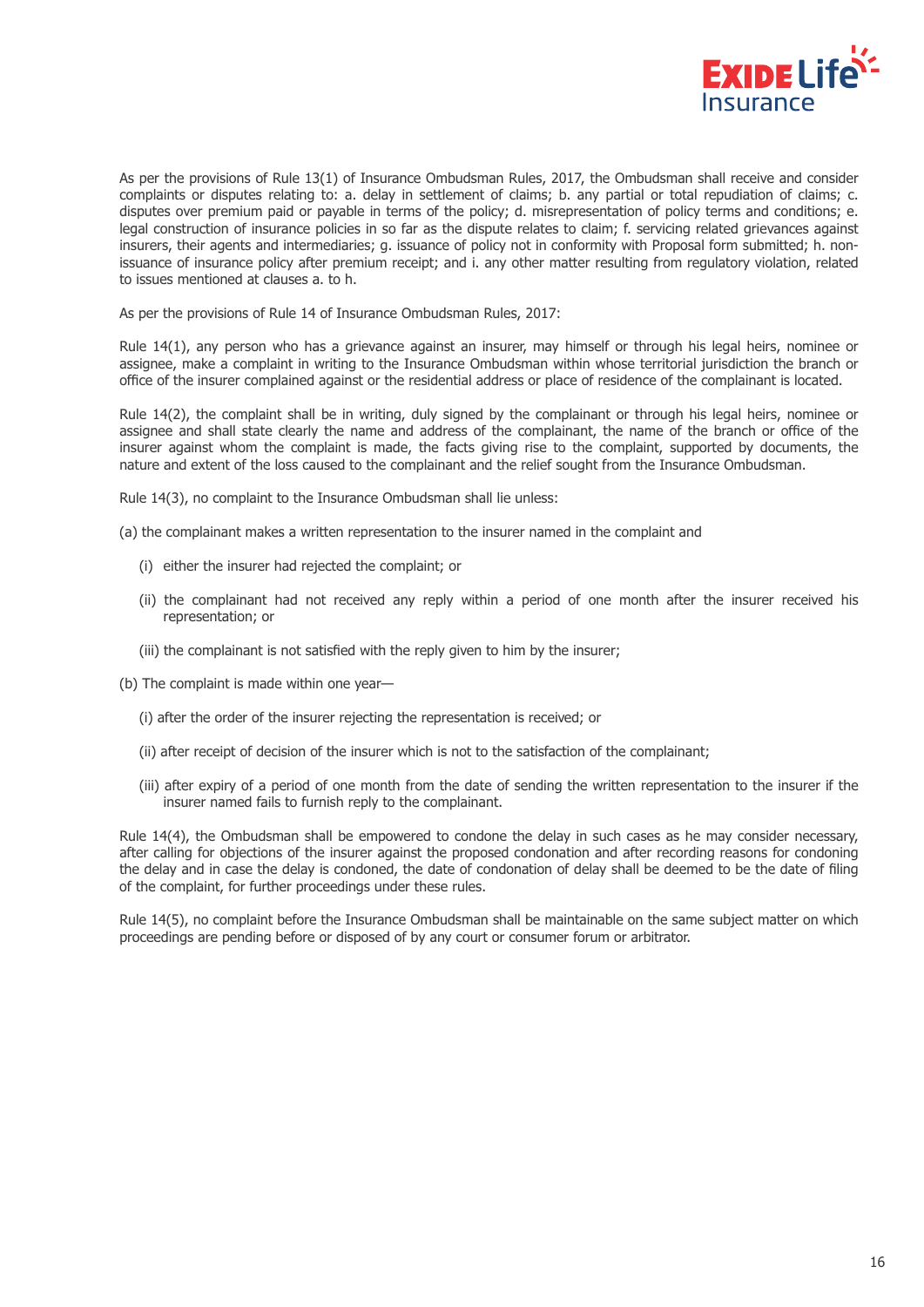

# **List of Insurance Ombudsman Centers**

| <b>CONTACT DETAILS</b>                                                                                                                                                                                                                                                    | <b>JURISDICTION</b>                                                                                                                 |
|---------------------------------------------------------------------------------------------------------------------------------------------------------------------------------------------------------------------------------------------------------------------------|-------------------------------------------------------------------------------------------------------------------------------------|
| <b>AHMEDABAD</b><br>Office of the Insurance Ombudsman,<br>Jeevan Prakash Building, 6th floor,<br>Tilak Marg, Relief Road,<br>Ahmedabad $-380001$ .<br>Tel.: 079 - 25501201/02/05/06<br>Email: bimalokpal.ahmedabad@ecoi.co.in                                             | State of Gujarat and Union Territories of Dadra & Nagar<br>Haveli and Daman and Diu.                                                |
| <b>BENGALURU</b><br>Office of the Insurance Ombudsman,<br>Jeevan Soudha Building, PID No. 57-27-N-19<br>Ground Floor, 19/19, 24th Main Road,<br>JP Nagar, Ist Phase,<br>Bengaluru - 560 078.<br>Tel.: 080 - 26652048 / 26652049<br>Email: bimalokpal.bengaluru@ecoi.co.in | State of Karnataka                                                                                                                  |
| <b>BHOPAL</b><br>Office of the Insurance Ombudsman,<br>2nd Floor, Janak Vihar Complex,<br>6, Malviya Nagar, Opp. Airtel, Near New Market,<br>Bhopal (M.P.)-462 003.<br>Tel.:- 0755-2769201/9202 Fax: 0755-2769203<br>Email: bimalokpal.bhopal@ecoi.co.in                  | States of Madhya Pradesh and Chattisgarh.                                                                                           |
| <b>BHUBANESHWAR</b><br>Office of the Insurance Ombudsman,<br>62, Forest Park,<br>Bhubaneshwar-751009.<br>Tel.:- 0674-2596461/2596455    Fax: 0674-2596429<br>Email: bimalokpal.bhubaneswar@ecoi.co.in                                                                     | State of Orissa                                                                                                                     |
| <b>CHANDIGARH</b><br>Office of the Insurance Ombudsman,<br>S.C.O. No.101-103,2nd Floor,<br>Batra Building, Sector 17-D,<br>Chandigarh-160 017.<br>Tel.:- 0172-2706196 / 2706468 Fax: 0172-2708274<br>Email: bimalokpal.chandigarh@ecoi.co.in                              | States of Punjab, Haryana, Himachal Pradesh, Jammu &<br>Kashmir and Union territory of Chandigarh.                                  |
| <b>CHENNAI</b><br>Office of the Insurance Ombudsman,<br>Fathima Akhtar Court,<br>4th Floor, 453 (old 312),<br>Anna Salai, Teynampet,<br>Chennai-600 018.<br>Tel.:- 044-24333668 /24335284  Fax: 044-24333664<br>Email: bimalokpal.chennai@ecoi.co.in                      | State of Tamil Nadu and Union Territories - Pondicherry<br>Town and Karaikal (which are part of Union Territory of<br>Pondicherry). |
| <b>NEW DELHI</b><br>Office of the Insurance Ombudsman,<br>2/2 A, Universal Insurance Bldg.,<br>Asaf Ali Road,<br>New Delhi-110 002.<br>Tel.:- 011-2323481/23213504 Fax: 011-23230858<br>Email: bimalokpal.delhi@ecoi.co.in                                                | State of Delhi                                                                                                                      |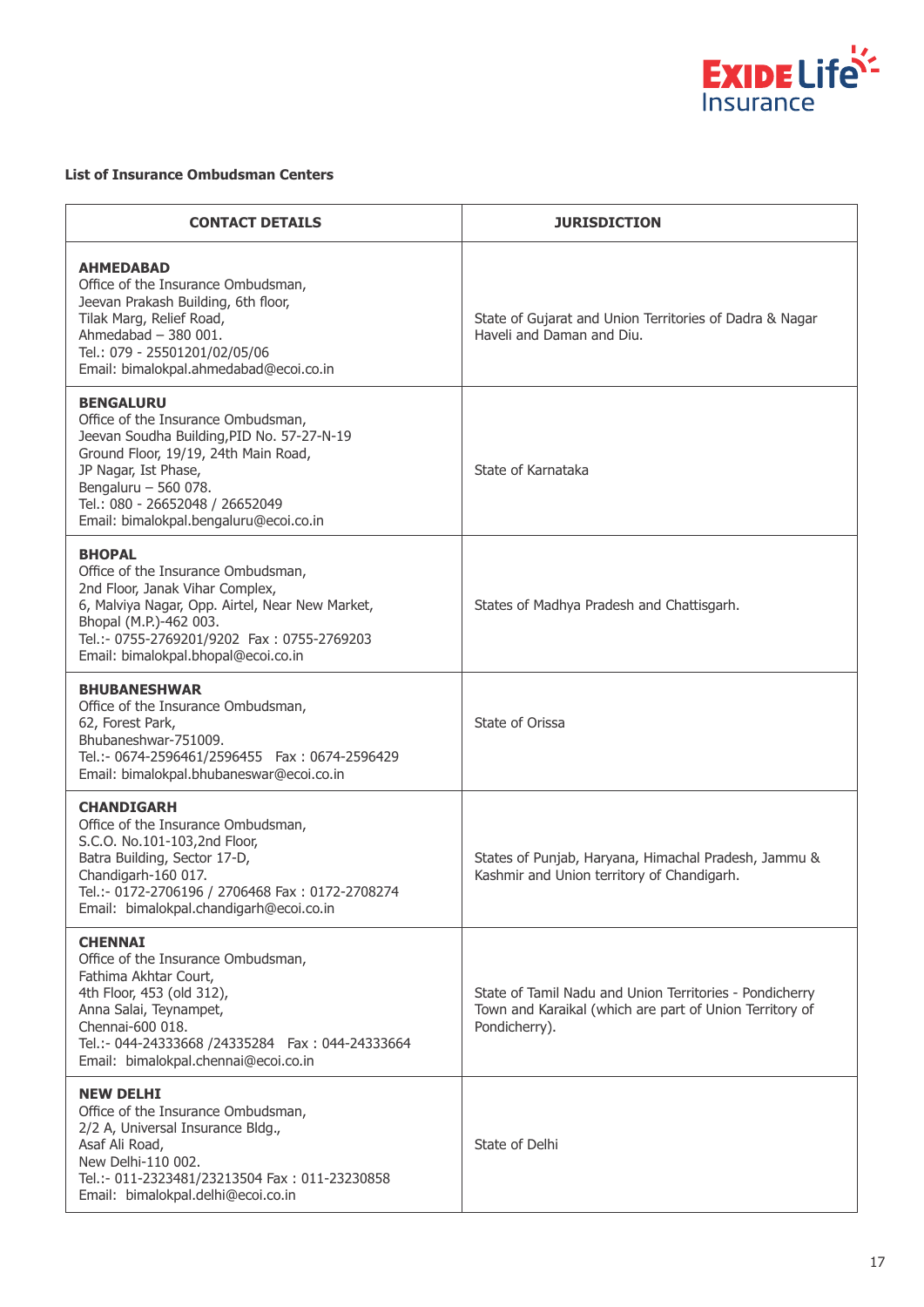

# **List of Insurance Ombudsman Centers**

| <b>CONTACT DETAILS</b>                                                                                                                                                                                                                                                   | <b>JURISDICTION</b>                                                                                                  |
|--------------------------------------------------------------------------------------------------------------------------------------------------------------------------------------------------------------------------------------------------------------------------|----------------------------------------------------------------------------------------------------------------------|
| <b>ERNAKULAM</b><br>Office of the Insurance Ombudsman,<br>2nd Floor, CC 27 / 2603, Pulinat Bldg.,<br>Opp. Cochin Shipyard, M. G. Road,<br>Ernakulam - 682 015.<br>Tel.:- 0484-2358759/2359338<br>Fax: - 0484-2359336<br>Email:- bimalokpal.ernakulam@ecoi.co.in          | State of Kerala and Union Territory of (a) Lakshadweep (b)<br>Mahe-a part of Union Territory of Pondicherry.         |
| <b>GUWAHATI</b><br>Insurance Ombudsman,<br>Office of the Insurance Ombudsman,<br>"Jeevan Nivesh", 5th Floor,<br>Near Panbazar Overbridge, S.S. Road,<br>Guwahati-781 001 (ASSAM).<br>Tel.:- 0361-2132204/5    Fax: 0361-2732937<br>Email: bimalokpal.guwahati@ecoi.co.in | States of Assam, Meghalaya, Manipur, Mizoram, Arunachal<br>Pradesh, Nagaland and Tripura.                            |
| <b>HYDERABAD</b><br>Office of the Insurance Ombudsman,<br>6-2-46, 1st Floor, Moin Court,<br>A.C. Guards, Lakdi-Ka-Pool,<br>Hyderabad-500 004.<br>Tel: 040-65504123/23312122    Fax: 040-23376599<br>Email: bimalokpal.hyderabad@ecoi.co.in                               | States of Andhra Pradesh, Telangana and Union Territory of<br>Yanam and a part of the Union Territory of Pondicherry |
| <b>JAIPUR</b><br>Office of the Insurance Ombudsman,<br>Ground Floor, Jeevan Nidhi II,<br>Bhawani Singh Road,<br>Jaipur - 302005<br>Tel: 0141-2740363<br>Email: Bimalokpal.jaipur@ecoi.co.in                                                                              | State of Rajasthan                                                                                                   |
| <b>KOLKATA</b><br>Office of the Insurance Ombudsman,<br>Hindustan Bldg. Annexe, 4, C.R. Avenue,<br>4th Floor, Kolkata - 700 072.<br>Tel: 033-22124339/22124340    Fax: 033-22124341<br>Email:- bimalokpal.kolkata@ecoi.co.in                                             | States of West Bengal, Bihar, Sikkim, Jharkhand and Union<br>Territories of Andaman and Nicobar Islands.             |
| <b>LUCKNOW</b><br>Office of the Insurance Ombudsman,<br>Jeevan Bhawan, Phase-2,<br>6th Floor, Nawal Kishore Road,<br>Hazaratganj,<br>Lucknow-226 001.<br>Tel: 0522 -2231331/2231330    Fax: 0522-2231310<br>Email: bimalokpal.lucknow@ecoi.co.in                         | States of Uttar Pradesh and Uttaranchal.                                                                             |
| <b>MUMBAI</b><br>Office of the Insurance Ombudsman,<br>3rd Floor, Jeevan Seva Annexe,<br>S.V. Road, Santacruz(W),<br>Mumbai-400 054.<br>Tel: 022 - 26106552 / 26106960 Fax: 022-26106052<br>Email: bimalokpal.mumbai@ecoi.co.in                                          | States of Goa and Mumbai Metropolitan Region excluding<br>areas of Navi Mumbai & Thane                               |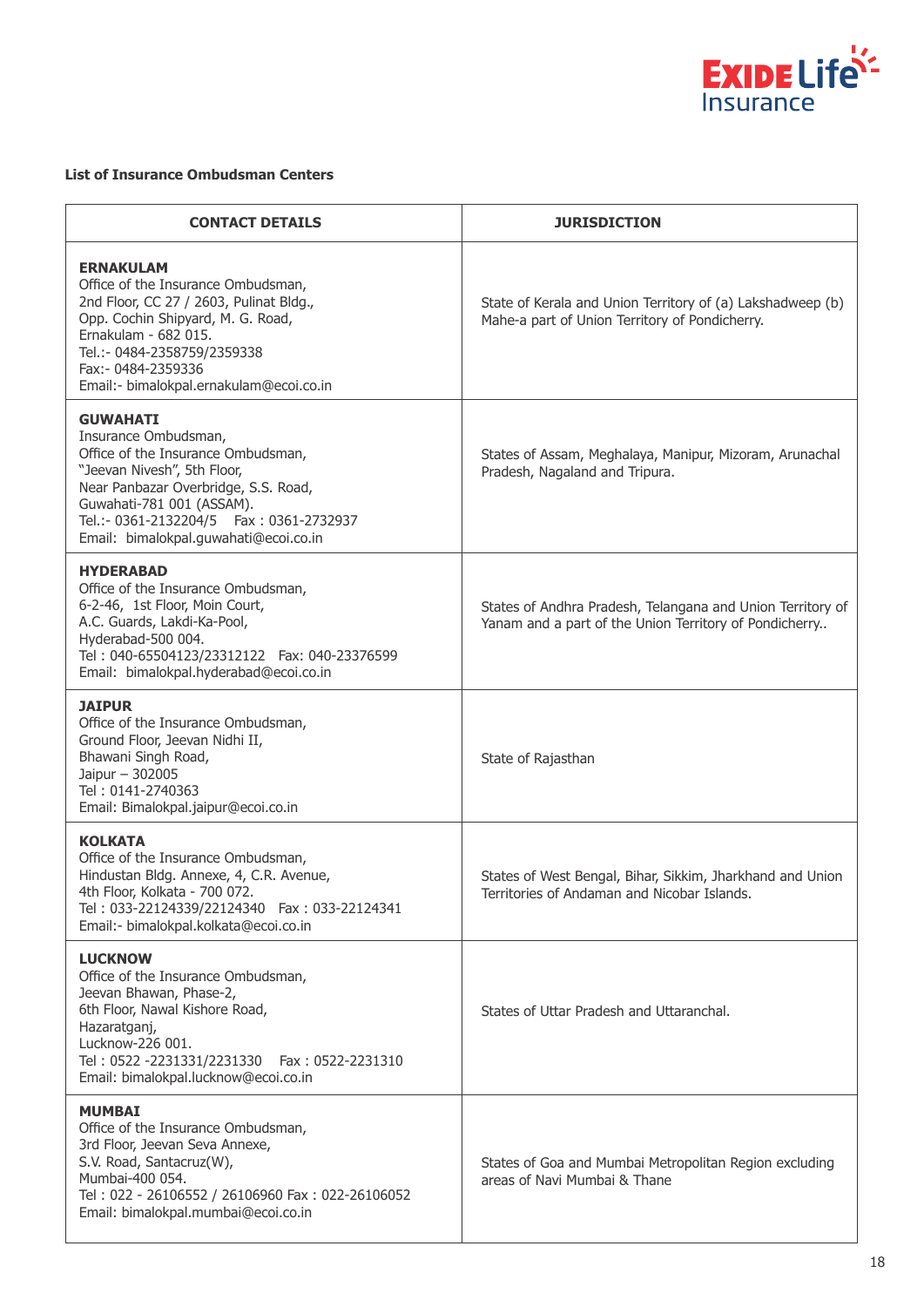

#### **List of Insurance Ombudsman Centers**

| <b>CONTACT DETAILS</b>                                                                                                                                                                                                                     | <b>JURISDICTION</b>                                                                                                                                                                                                                                                                                                                                                                                                  |
|--------------------------------------------------------------------------------------------------------------------------------------------------------------------------------------------------------------------------------------------|----------------------------------------------------------------------------------------------------------------------------------------------------------------------------------------------------------------------------------------------------------------------------------------------------------------------------------------------------------------------------------------------------------------------|
| <b>NOIDA</b><br>Office of the Insurance Ombudsman,<br>Bhagwan Sahai Palace,<br>4th Floor, Main Road,<br>Naya Bans, Sector-15,<br>Gautam Budh Nagar, Noida<br>Tel.: 0120-2514250 / 2514252 / 2514253<br>Email:- bimalokpal.noida@ecoi.co.in | States of Uttaranchal and the following Districts of Uttar<br>Pradesh: Agra, Aligarh, Bagpat, Bareilly, Bijnor, Budaun,<br>Bulandshehar, Etah, Kanooj, Mainpuri, Mathura, Meerut,<br>Moradabad, Muzaffarnagar, Oraiyya, Pilibhit, Etawah,<br>Farrukhabad, Firozabad, Gautam Budh Nagar, Ghaziabad,<br>Hardoi, Shahjahanpur, Hapur, Shamli, Rampur, Kashganj,<br>Sambhal, Amroha, Hathras, Kanshiramnagar, Saharanpur |
| <b>PATNA</b><br>Office of the Insurance Ombudsman,<br>1st Floor, Kalpana Arcade Building,<br>Bazar Samiti Road,<br>Bahadurpur,<br>Patna - 800 006.<br>Tel.: 0612-2680952<br>Email:- bimalokpal.patna@ecoi.co.in                            | States of Bihar and Jharkhand                                                                                                                                                                                                                                                                                                                                                                                        |
| <b>PUNE</b><br>Office of the Insurance Ombudsman,<br>Jeevan Darshan Bldg., 3rd Floor,<br>C.T.S. No.s. 195 to 198,<br>N.C. Kelkar Road, Narayan Peth,<br>Pune $-411$ 030.<br>Tel.: 020-41312555<br>Email: bimalokpal.pune@ecoi.co.in        | State of Maharashtra, Area of Navi Mumbai & Thane but<br>excluding Mumbai Metropolitan Region                                                                                                                                                                                                                                                                                                                        |

**Note:** For current ombudsman list please visit http://www.irda.gov.in

**Beware of Spurious/Fraud Phone Calls: IRDAI is not involved in activities like selling insurance policies, announcing bonus or investment of premiums. Public receiving such phone calls are requested to lodge a police complaint.**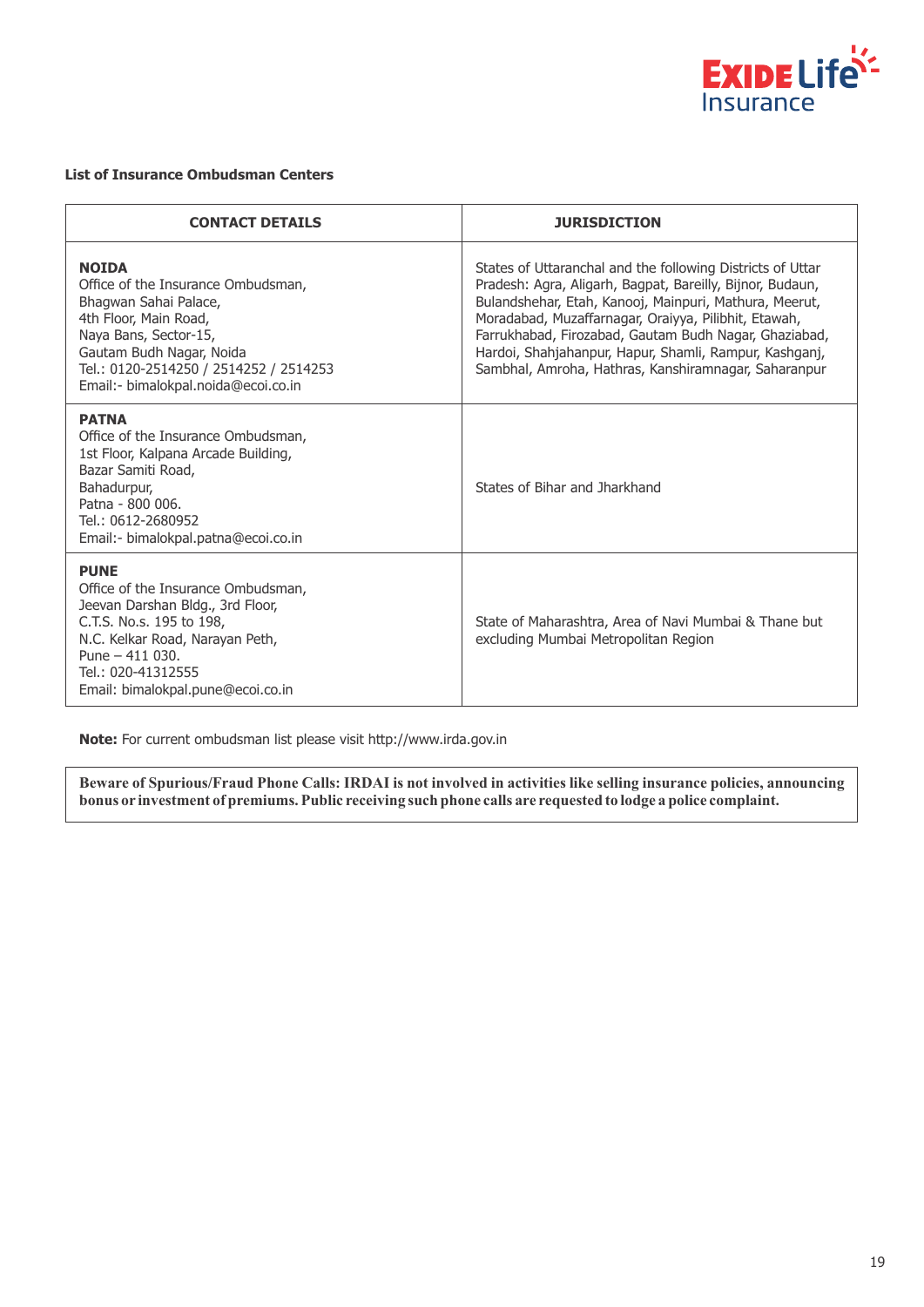

# ANNEXURE – I

### **Section 45 – Policy shall not be called in question on the ground of misstatement after three years**

Provisions regarding Policy not being called into question in terms of Section 45 of the Insurance Act, 1938, as amended from time to time are as follows:

- 01. No Policy of Life Insurance shall be called in question **on any ground whatsoever** after expiry of 3 years from
	- a. the date of issuance of Policy or
	- b. the date of commencement of risk or
	- c. the date of revival of Policy or
	- d. the date of rider to the Policy
		- whichever is later.
- 02. On the ground of fraud, a Policy of Life Insurance may be called in question within 3 years from
	- a. the date of issuance of Policy or
	- b. the date of commencement of risk or
	- c. the date of revival of Policy or
	- d. the date of rider to the Policy

whichever is later.

For this, the insurer should communicate in writing to the insured or legal representative or nominee or assignees of insured, as applicable, mentioning the ground and materials on which such decision is based.

- 03. Fraud means any of the following acts committed by insured or by his agent, with the intent to deceive the insurer or to induce the insurer to issue a life insurance Policy:
	- a. The suggestion, as a fact of that which is not true and which the insured does not believe to be true;
	- b. The active concealment of a fact by the insured having knowledge or belief of the fact;
	- c. Any other act fitted to deceive; and
	- d. Any such act or omission as the law specifically declares to be fraudulent.
- 04. Mere silence is not fraud unless, depending on circumstances of the case, it is the duty of the insured or his agent keeping silence to speak or silence is in itself equivalent to speak.
- 05. No Insurer shall repudiate a life insurance Policy on the ground of Fraud, if the Insured / claimant can prove that the misstatement was true to the best of his knowledge and there was no deliberate intention to suppress the fact or that such misstatement of or suppression of material fact are within the knowledge of the insurer. Onus of disproving is upon the Policyholder, if alive, or claimant.
- 06. Life insurance Policy can be called in question within 3 years on the ground that any statement of or suppression of a fact material to expectancy of life of the insured was incorrectly made in the proposal or other document basis which policy was issued or revived or rider issued. For this, the insurer should communicate in writing to the insured or legal representative or Nominee or assignees of insured, as applicable, mentioning the ground and materials on which decision to repudiate the policy of life insurance is based.
- 07. In case repudiation is on ground of misstatement and not on fraud, the premium collected on Policy till the date of repudiation shall be paid to the insured or legal representative or Nominee or assignees of insured, within a period of 90 days from the date of repudiation.
- 08. Fact shall not be considered material unless it has a direct bearing on the risk undertaken by the insurer. The onus is on insurer to show that if the insurer had been aware of the said fact, no life insurance Policy would have been issued to the insured.
- 09. The insurer can call for proof of age at any time if he is entitled to do so and no Policy shall be deemed to be called in question merely because the terms of the policy are adjusted on subsequent proof of Age of life insured. So, this Section will not be applicable for questioning age or adjustment based on proof of age submitted subsequently.

### **[Disclaimer: This is not a comprehensive list of amendments. Policyholders are advised to refer to Section 45 of the Insurance Act, 1938, as amended from time to time for complete and accurate details].**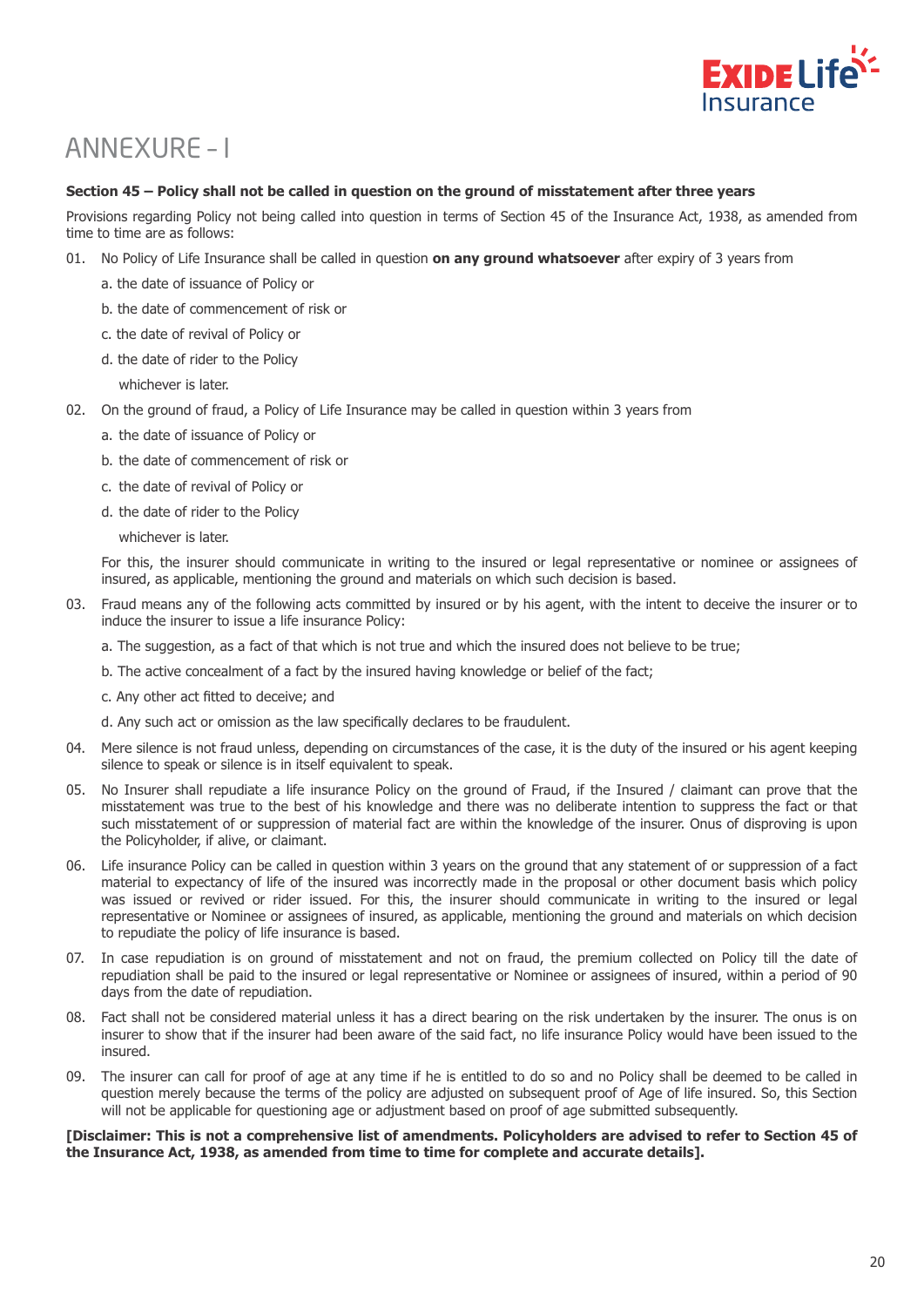

# ANNEXURE – II

### **Section 38 - Assignment and Transfer of Insurance Policies:**

Provisions regarding assignment or transfer of a policy in terms of Section 38 of the Insurance Act, 1938, as amended from time to time are as follows:

- 01. This Policy may be transferred/assigned, wholly or in part, with or without consideration.
- 02. An Assignment may be effected in a policy by an endorsement upon the Policy itself or by a separate instrument under notice to the Insurer.
- 03. The instrument of assignment should indicate the fact of transfer or assignment and the reasons for the assignment or transfer, antecedents of the assignee and terms on which assignment is made.
- 04. The assignment must be signed by the transferor or assignor or duly authorized agent and attested by at least one witness.
- 05. The transfer of assignment shall not be operative as against an insurer until a notice in writing of the transfer or assignment and either the said endorsement or instrument itself or copy there of certified to be correct by both transferor and transferee or their duly authorised agents have been delivered to the insurer.
- 06. Fee to be paid for assignment or transfer can be specified by the Authority through Regulations.
- 07. On receipt of notice with fee, the insurer should Grant a written acknowledgement of receipt of notice. Such notice shall be conclusive evidence against the insurer of duly receiving the notice.
- 08. If the insurer maintains one or more places of business, such notices shall be delivered only at the place where the policy is being serviced.
- 09. The insurer may accept or decline to act upon any transfer or assignment or endorsement, if it has sufficient reasons to believe that it is
	- a. not bonafide or
	- b. not in the interest of the Policyholder or
	- c. not in public interest or
	- d. is for the purpose of trading of the insurance Policy.
- 10. Before refusing to act upon endorsement, the Insurer should record the reasons in writing and communicate the same in writing to Policyholder within 30 days from the date of Policyholder giving a notice of transfer or assignment.
- 11. In case of refusal to act upon the endorsement by the Insurer, any person aggrieved by the refusal may prefer a claim to IRDAI within 30 days of receipt of the refusal letter from the Insurer.
- 12. The priority of claims of persons interested in an insurance policy would depend on the date on which the notices of assignment or transfer is delivered to the insurer; where there are more than one instruments of transfer or assignment, the priority will depend on dates of delivery of such notices. Any dispute in this regard as to priority should be referred to Authority.
- 13. Every assignment or transfer shall be deemed to be absolute assignment or transfer and the assignee or transferee shall be deemed to be absolute assignee or transferee, except
	- a. where assignment or transfer is subject to terms and conditions of transfer or assignment OR
	- b. where the transfer or assignment is made upon condition that
		- i. the proceeds under the policy shall become payable to Policyholder or Nominee(s) in the event of assignee or transferee dying before the insured OR
		- ii. the insured surviving the term of the Policy

Such conditional assignee will not be entitled to obtain a loan on policy or Surrender the policy. This provision will prevail notwithstanding any law or custom having force of law which is contrary to the above position.

- 14. In other cases, the insurer shall, subject to terms and conditions of assignment, recognize the transferee or assignee named in the notice as the absolute transferee or assignee and such person
	- a. shall be subject to all liabilities and equities to which the transferor or assignor was subject to at the date of transfer or assignment and
	- b. may institute any proceedings in relation to the Policy
	- c. obtain loan under the policy or Surrender the policy without obtaining the consent of the transferor
		- or assignor or making him a party to the proceedings
- 15. Any rights and remedies of an assignee or transferee of a life insurance Policy under an assignment or transfer effected before commencement of the Insurance Laws (Amendment) Act 2015 shall not be affected by this section.

#### **[Disclaimer: This is not a comprehensive list of amendments. Policyholders are advised to refer to Section 38 of the Insurance Act, 1938, as amended from time to time for complete and accurate details].**